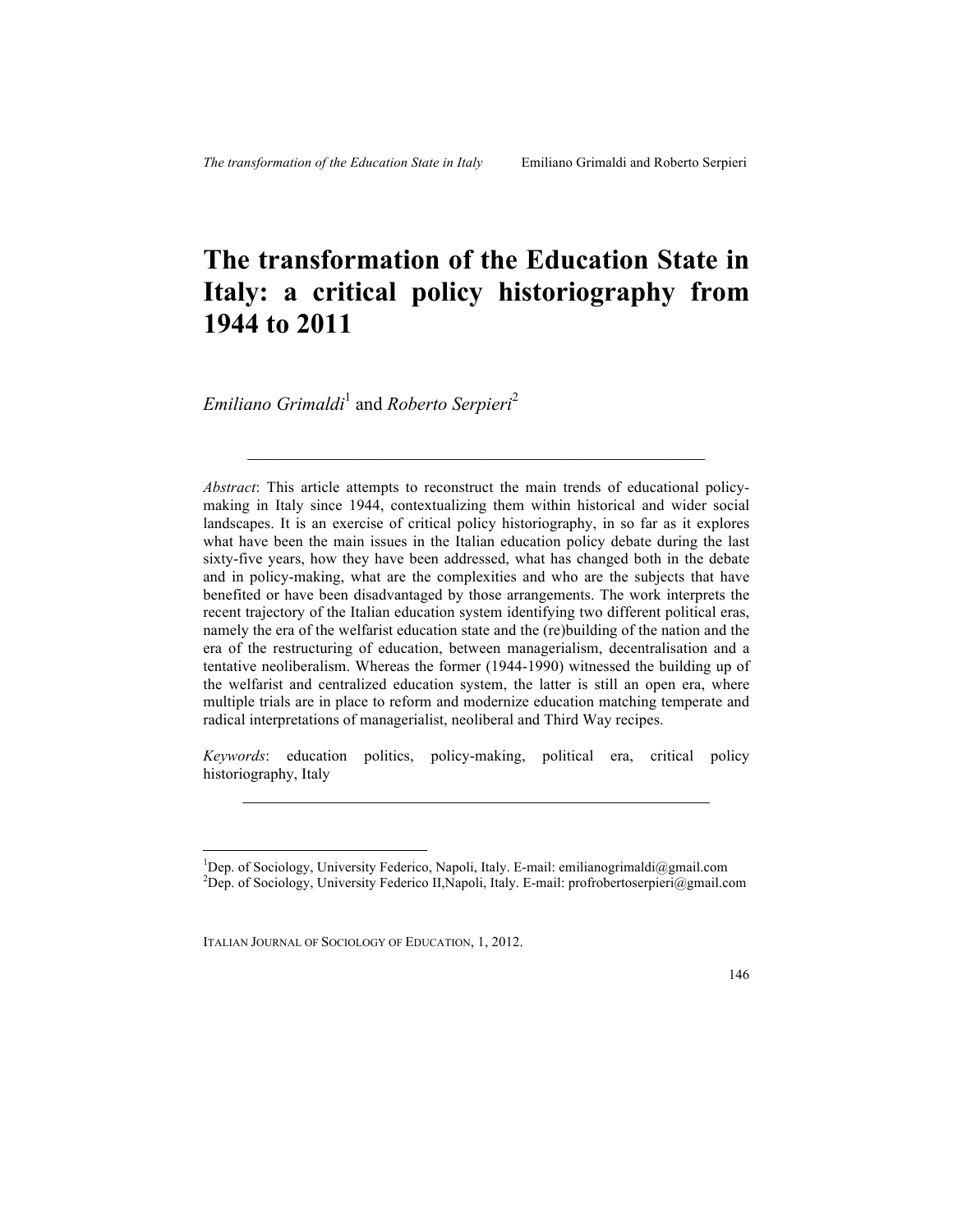# **Introduction**<sup>3</sup>

l

Since the late '1990s, the Italian education system has lived an intense, tormented and painful epoch of reforms and radical changes. Such an epoch has started with the introduction of school autonomy and decentralisation and has culminated in the effort of the current conservative government to redraw the deeper 'texture' of Italian education according to the 'classical' neoliberal recipes of marketization, standardisation and managerialism (Grimaldi and Serpieri, 2010). These 'contested' reforms come after, and somehow are the product of, a long period of 'non-decision making' (Benadusi, 1989). In the second half of the last century, the traits of the post-war welfarist education system, once shaped, have remained 'untouched'. The highly conflicting dynamics between the powerful actors populating the arenas of the *context of influence* (Bowe *et al.,* 1992, p. 19) have provoked a substantial 'impossibility' to translate 'new' education policy ideas into reforming acts and/or groundbreaking policy programs.

This article attempts to reconstruct the main trends of educational policymaking in Italy since 1944, with a specific reference to the 6-18 years olds' education (i.e. from primary to high secondary school). It contextualizes the identified trends within historical and wider social (Jessop, 2002). This work is an exercise of *critical policy historiography* (Gale, 2001, p. 385), in so far as it explores what have been the main issues in the Italian education policy debate during the last sixty-five years, how they have been addressed, what has changed both in the debate and in policy-making, what are the complexities and who are the subjects that have benefited or have been disadvantaged by those arrangements. Using as sources of data documents, government policy

<sup>&</sup>lt;sup>3</sup> The reflections presented in the article are the outcome of the joint collaboration of both the authors. However, in order to ascribe responsibility, Roberto Serpieri wrote the § "The era of the restructuring of education: between managerialism, decentralisation and a tentative neoliberalism  $(1990 -$  nowadays)", while Emiliano Grimaldi is the author of the  $\delta$  "The Italian Welfarist Education State: (re)building the nation through mass education (1944-1990)". The Introduction and the Conclusion paragraphs are co-authored.

ITALIAN JOURNAL OF SOCIOLOGY OF EDUCATION, 1, 2012.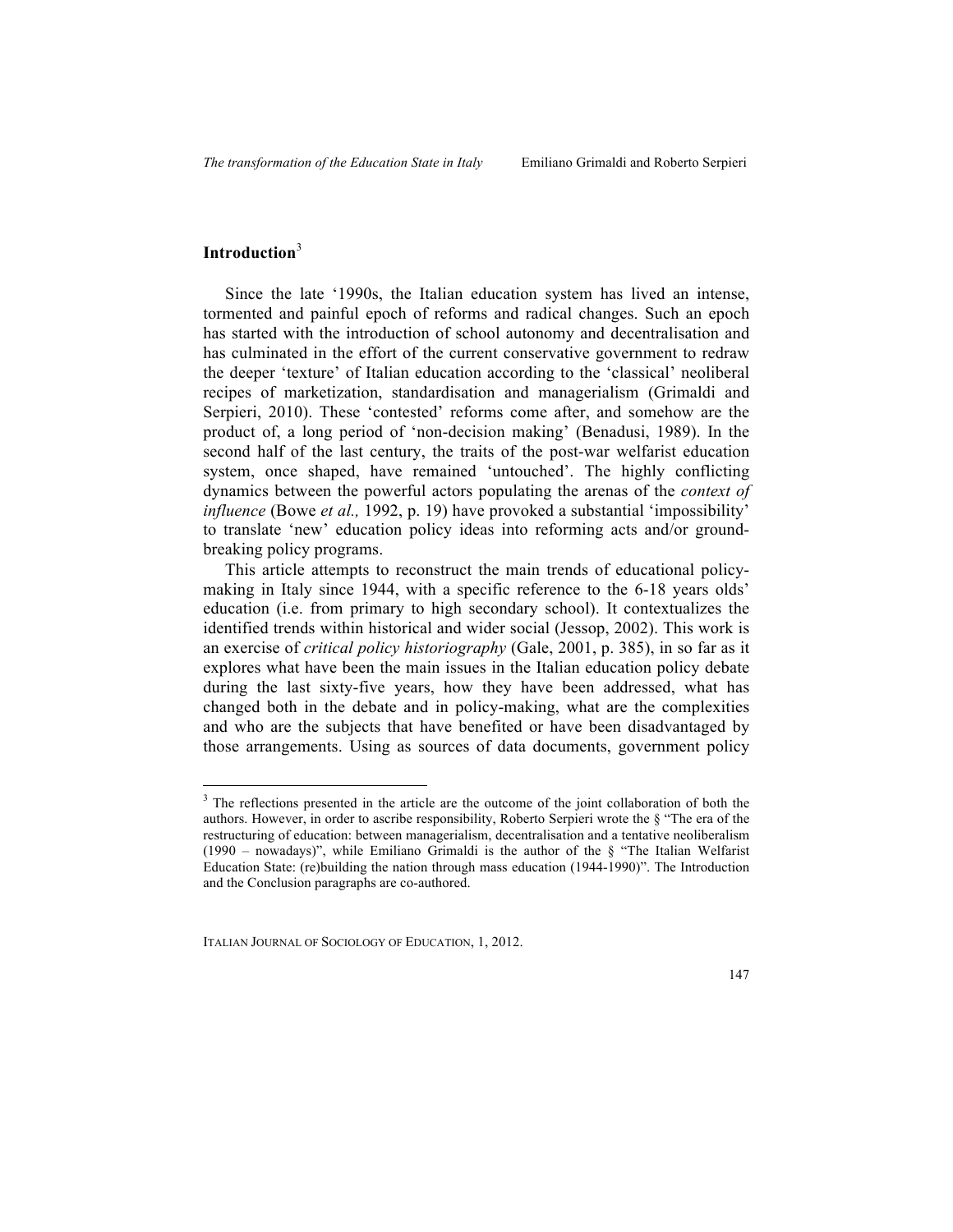texts, commissioned researches and academic literature, the work tries to interpret the recent trajectory of the Italian education system identifying 'temporary [hegemonic] policy settlements [and] moving discursive frames that at a particular historical and geographical moment define the specifics of policy production' (*ibid.*, p. 386). Recognizing the contested nature of the educational field, such a reconstruction focuses on both those hegemonic settlements and discourses and the dialectics between them and their opposites, looking at the struggles between 'new' and 'old' discourses, the mediations of structural path dependencies (Ball, 2007, p. 6), the emergence of crises and other settlements 'in waiting' (Gale, 2001, p. 386).

In pursuing such an objective, the article draws on the heuristic concept of *political era* from the *analytical framework for policy engagement* proposed by Hodgson and Spours, (2006, p. 684). A *political era* is intended here as "a period of politics and policy-making [that is] framed by […] underlying societal shifts and historical trends which affect the 'shape' of the education [...] system, dominant political ideology which affects the parameters for reform, and national and international education debates which either support or contest the dominant ideology" (*ibid*., p. 686).

The analysis led to the identification of two different political eras in the recent history of Italian educational policy-making, namely the era of the welfarist education state and the building of the nation; the era of the restructuring of education: between managerialism, decentralisation and a tentative neoliberalism. The following sections of the work are dedicated to a description of each era that is both analytical and narrative. Analytically, the descriptions have been structured trying to make visible the complex interplay between a plurality of elements and factors influencing and influenced by educational policy making in each era. Two main dimensions have been highlighted.

First, the article addresses the ideologies struggling to structure the discursive domains of politics and policy-making in diverse policy fields, setting the values and the aims to be pursued, the problems to be addressed, the strategies and the solutions to be used. A specific reference will be made to the

ITALIAN JOURNAL OF SOCIOLOGY OF EDUCATION, 1, 2012.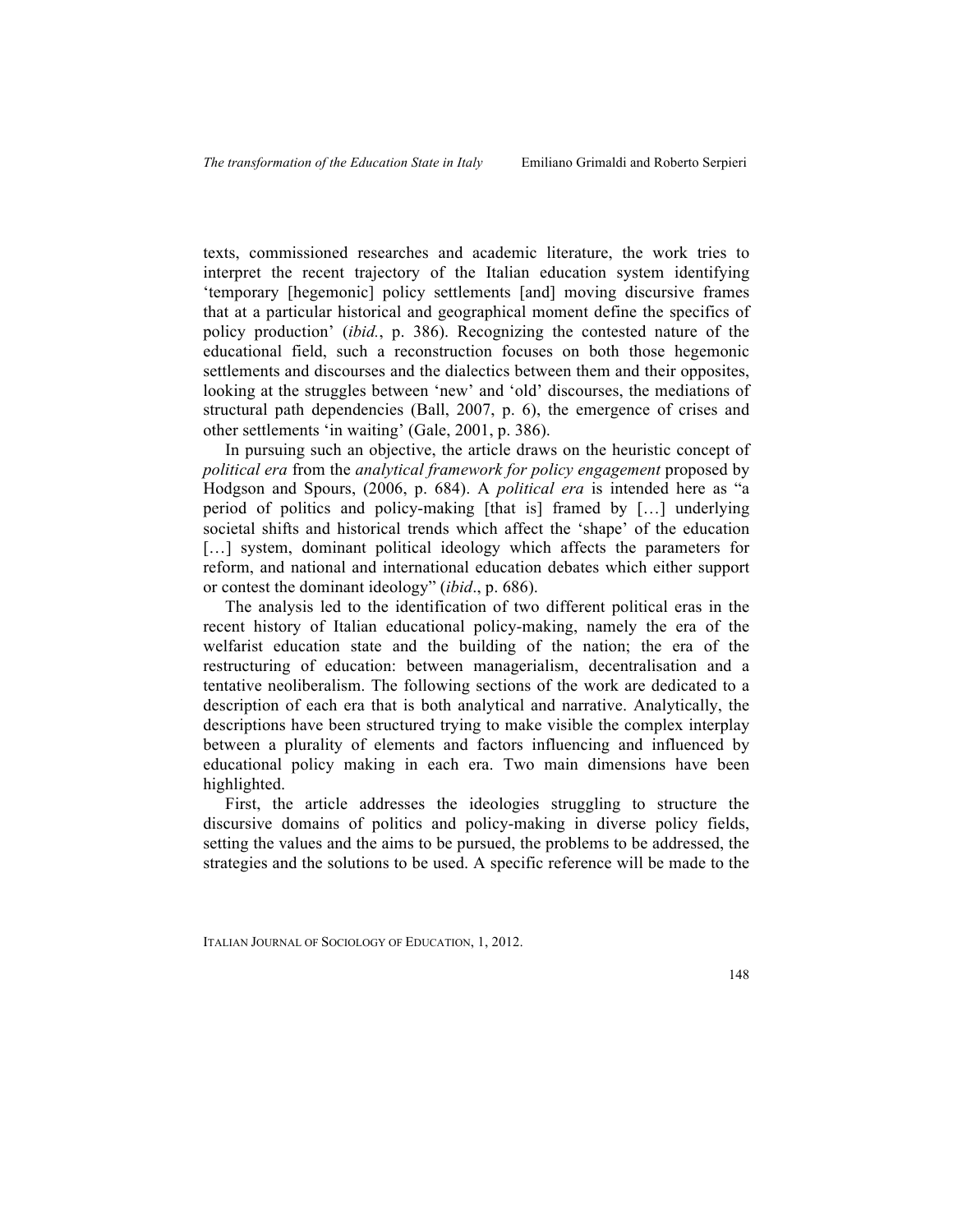international and national education debates, that were structuring, in a foucauldian sense, the educational *domains of validity, normativity and actuality* (Foucault, 1972, p. 68). These domains are the frameworks of meaning within which truth and falsehood of any policy statement is discussed, certain statements are excluded or marginalized as well as policy problems and their solutions are thought and enacted by education policy-makers and professionals. Then, in describing each educational era, a close attention will be paid to the consensus and the controversies around the aims of education, the structuring of the curriculum, the knowledge to be imparted to learners, the ways learning has to be assessed, the level of participation to be pursued. Regarding each of the above points, the dominant discourses have been focused on, highlighting at the same time their opposites (Ball, 2006).

Second, the organisational arrangements of education will be examined, shedding light on the intertwining between different levels and arenas of educational governance. Governance settlements will be analyzed focusing on the main actors/players of the *Education State*, on what *political spaces* were opened for who (Hodgson and Spours, 2006, p. 687), on the shape of power relations in the education field (Bourdieu and Wacquant, 1992, p. 94). In particular, the shifting balances between the centre and periphery will be discussed, shedding light on site-based management of schools and decentralisation as main features of the restructuring of the education state.

The following political eras' descriptions have also a narrative structure, in so far as they try to disentangle the paradoxical coexistence of continuity and discontinuity in the educational policy-making of the explored periods of time. In doing so, they identify phases, shifts and crucial moments of rupture and discontinuity, along with the common traits defining each political era. Moreover, those descriptions focus on the changes in the alignment and disalignment between the arenas constituting the *contexts of policy influence*, those of *policy texts production* and the *context(s) of practice* (i.e. the contexts of policy enactment) (Bowe *et al.,* 1992; Ball, 1994). Such a choice allows the bringing to light of the dialectical interplay between reproductive and transformative forces and pressures influencing the shaping of the Education

ITALIAN JOURNAL OF SOCIOLOGY OF EDUCATION, 1, 2012.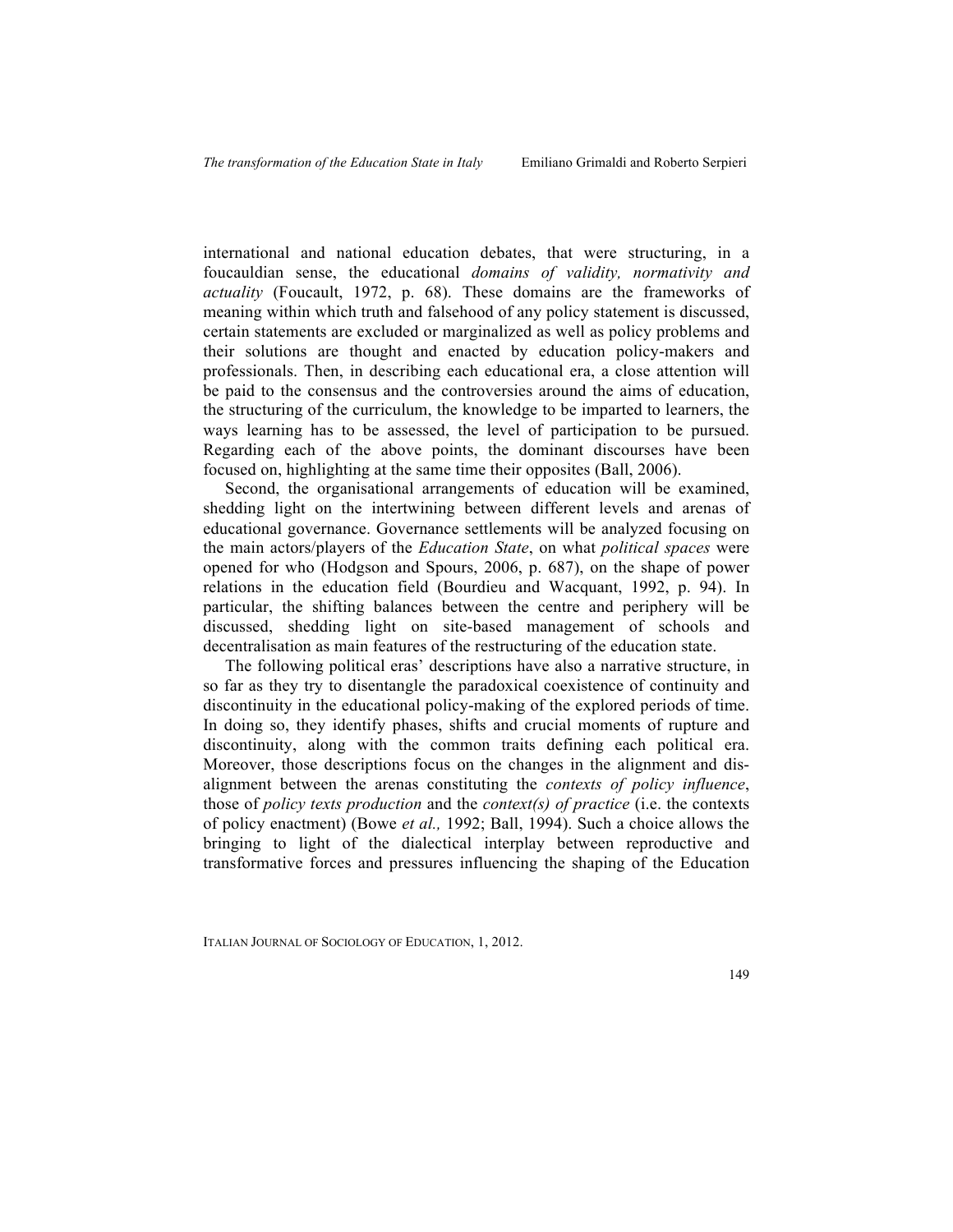State, its subjectivities and practices, its processes and outcomes.

# **The Italian Welfarist Education State: (re)building the nation through mass education (1944 – 1990)**

After the Second World War, Italy was a nation to be re-built. The twenty years of Fascism and the war had undermined democratic and institutional life, whereas the economic field was undergoing a deep crisis. An authoritarian structure of the State and a highly corporative economy were the main fascism's heritage. Moreover, a significant divide between the advantaged northern and the disadvantaged southern parts of the country was recognizable, looking at the basic social and economic indicators such as economic production and GDP, unemployment, illiteracy and political participation. Given this scenario, the 1950s and 1960s witnessed the 'Italian economic miracle' (Crafts and Toniolo, 1996) and the progressive structuring of a fordist economy and mode of production. Thanks also to the Marshall Plan, the Italian governments adopted Keynesian economic policies, fostering demand and occupation, which led to the construction of a peculiar form of welfare state (see Ferrera, 1984; 1996 on the Mediterranian Welfare State Model).

Education was given a primary role in this process of nation (re)building, but it was at the same time a highly contested field where different ideologies confronted each others (Semeraro, 1996). As it happened in other European countries, the main divide was between *liberals* who advocated a non interventionist State in education and *social-democrats* who claimed for policies of public and mass education (Olssen et al., 2004). The former interpreted education as a private good, whereas the latter looked at education as both an emancipatory means for lower classes and a policy lever to avoid unemployment and develop political and cultural participation (the main reference was Dewey and his works on education for democracy – Dewey, 1916). However, the Italian debate on education showed two peculiar traits. First, the Catholic Church played a significant role in the education debate, and

ITALIAN JOURNAL OF SOCIOLOGY OF EDUCATION, 1, 2012.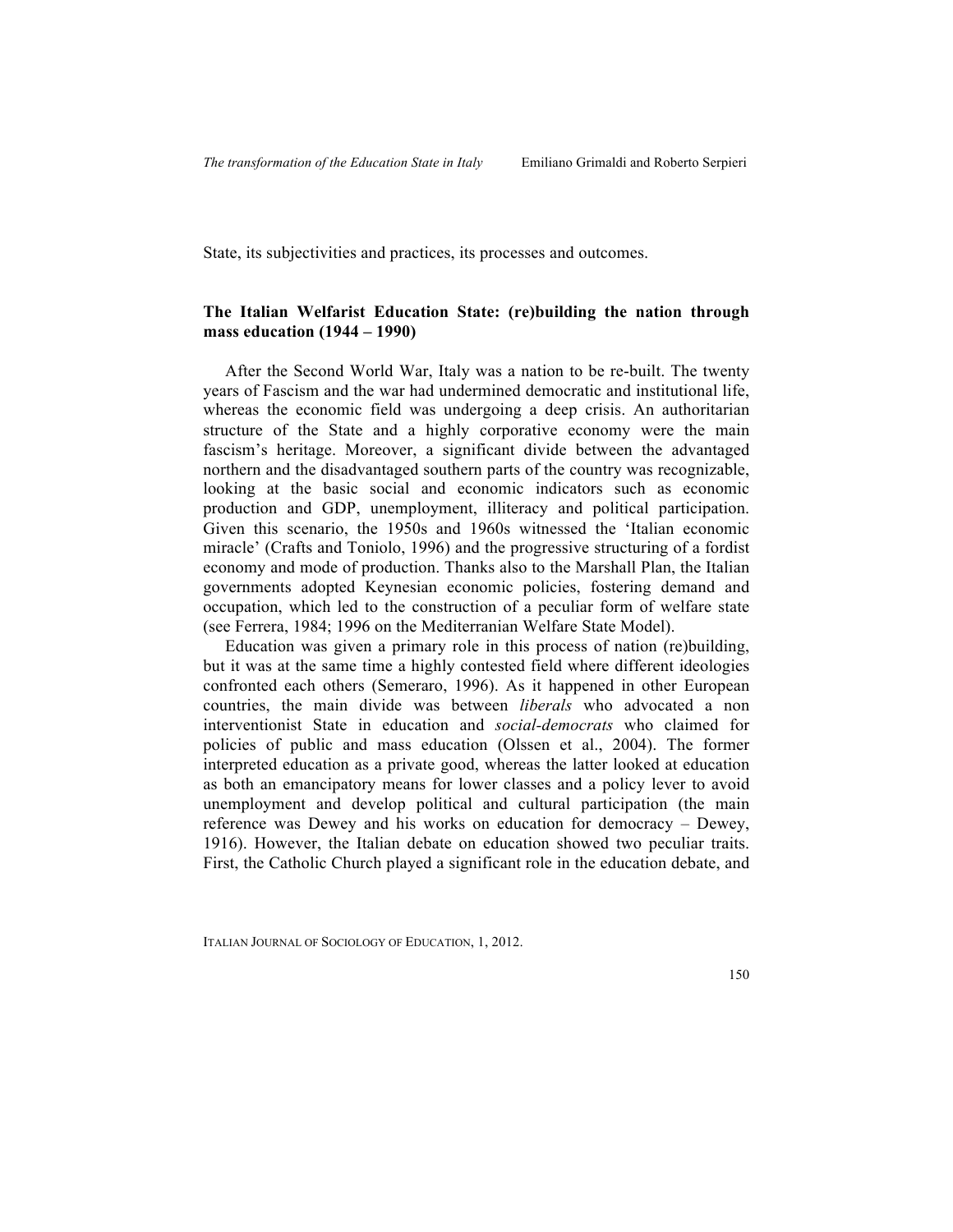more generally in the political life of the country. Since the nineteenth century, Catholic Church had run many private schools that acted as agencies of catholic evangelism and catechesis. In the education debate, the position of such a powerful actor often converged with the liberals' one, asking for a non interventionist State in education, public funding to private schools and choice policies. As it will become clear later, given the dualistic nature of the Italian education system, i.e. a public system with a parallel and well-rooted system of mainly religious private schools, in some policy cycles it is possible to recognize a partial convergence between the liberal (and later neoliberal) and the Catholic Church recipes on education governance, i.e. quasi-marketization, choice policies, introduction of voucher, per capita funding, same status to public and private schools, State funding to private schools.

A second peculiar trait of the Italian debate on education was represented by the somehow hidden and underlying influence exerted by the idealist philosophical tradition on the works of many liberal and social-democratic intellectuals and policy-makers acting in the field of education. The main evidence of such a philosophical heritage was to be found in the resistances to abandon dualisms such as culture and labour, education and vocational training, mass education and the education of the ruling elites and, finally, humanistic and scientific knowledge.

The education debate and agenda setting were mainly shaped by some highly influential actors. Political parties and their intellectuals played a major role. The *Democratic-Christian* party, for instance, dominated the Italian political scene since the 1948 and was influenced by the overt and hidden lobbying made by the Catholic hierarchies. Top civil servants of educational bureaucracies were also powerful actors in education policy-making, influencing the translation-in-practice of central policies. In the transition between the fascist and the republican era, there was a significant continuity in the hierarchies of public administration. Then, most of the top civil servants still had a conservative disposition and showed to be against those reforming initiative aiming at changing the selective and elitist fascist school system. Finally, the education debate on issues such as curriculum, teaching and

ITALIAN JOURNAL OF SOCIOLOGY OF EDUCATION, 1, 2012.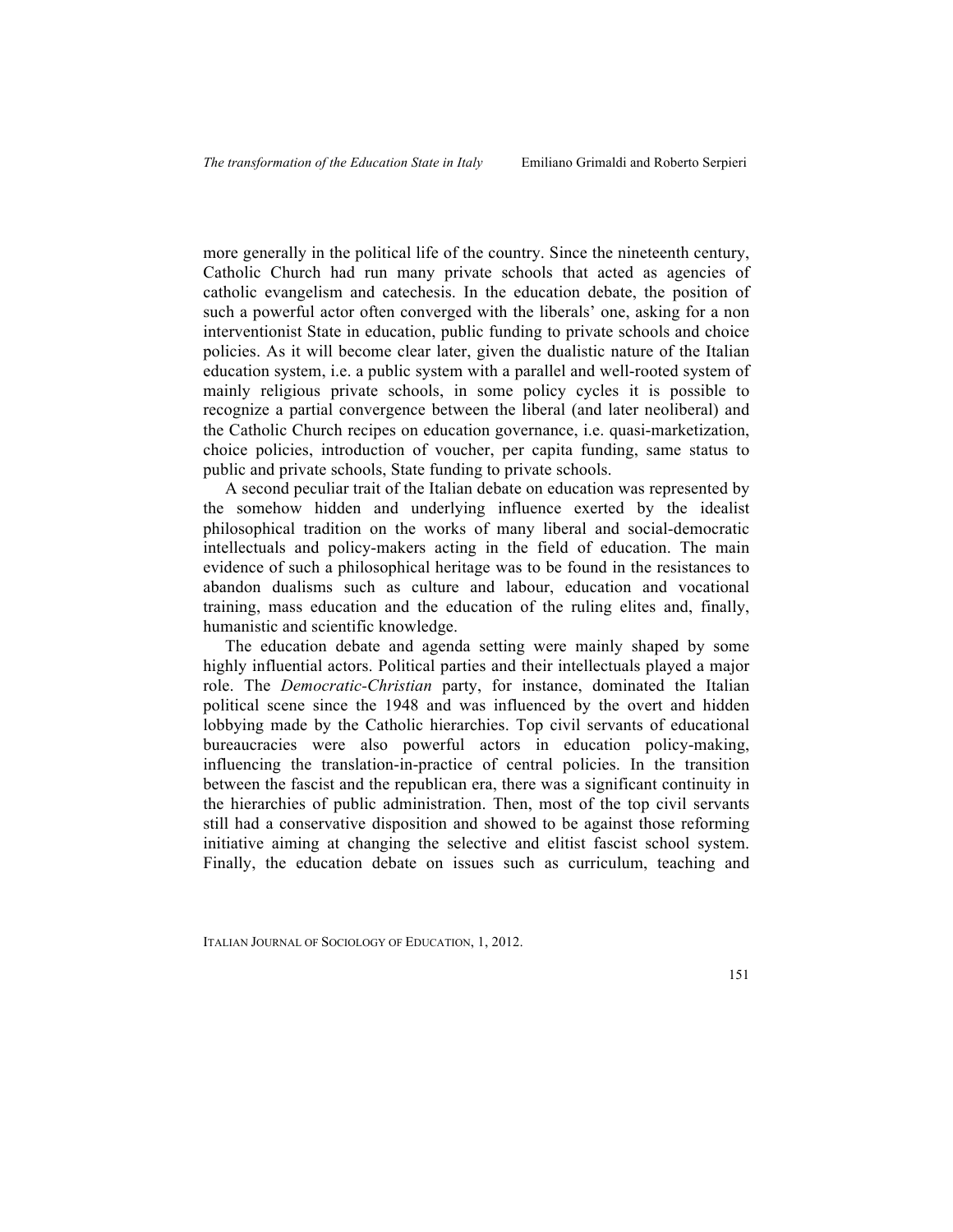learning was dominated by a pedagogical expertise mainly oriented by idealism and/or liberalism. A weak voice was represented, on the contrary, by teachers professional associations, which appeared on the stage in the 50s, the unions whose influence increased only in the 60s and those bottom-up movements, which only and suddenly emerged on the scene in the late 60s.

The Constituent Assembly (1946-48) was the first institutional arena where, after the war, those positions confronted and clashed each others. A compromise emerged that was fixed in the articles 33 and 34 of the Italian Constitution:

Art. 33

Arts and science are free and free is the teaching of them.

The Italian Republic set out the principles in the field of education and establish public schools for each grade of schooling.

Privates have the right to open schools without any burden for the State. The Italian Law, in defining the rights and the obligations of private schools which ask for the same status of public schools, has to guarantee freedom to private schools and an equal treatment to their students in comparison with the public schools' students.

 $[\dots]$ 

Art. 34

School is open to all. Primary education is compulsory for at least 8 years and is free.

Good and deserving students, even if deprived, have the right to reach the highest grades of educational career.

The Italian Republic makes actual this right with grants, child benefits and others economic aids, that have to be allocated through open competitions.

(Costituzione della Repubblica Italiana [Constitution of the Italian Republic], 1948).

Clearly, the values and principles stated in the Italian Constitution resemble a social-democratic discourse on education. Equity and social justice are

ITALIAN JOURNAL OF SOCIOLOGY OF EDUCATION, 1, 2012.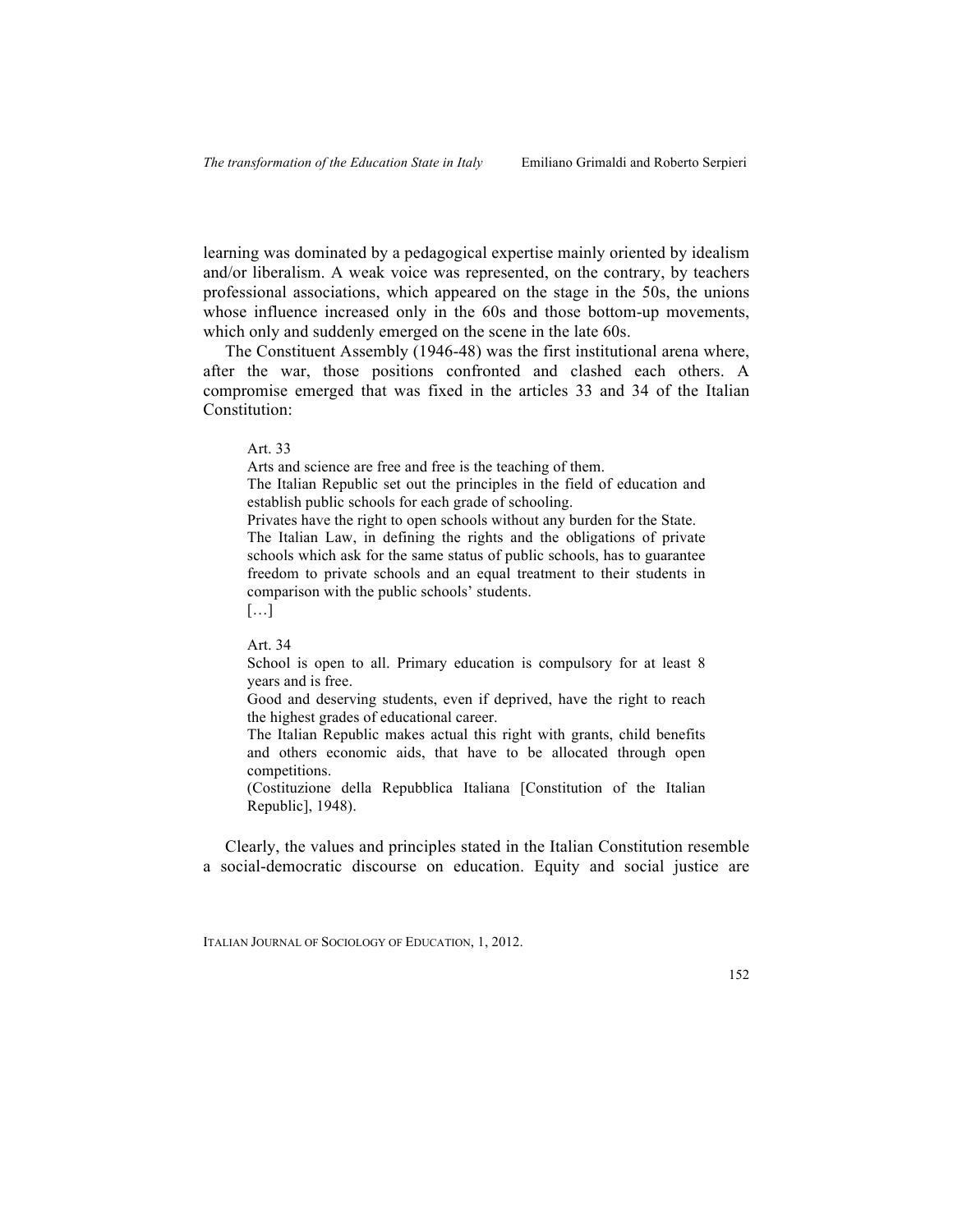identified as the main values to be pursued. Public education is interpreted as both a lever of social mobility and the most important means to counterbalance inequalities and help students with less cultural, economic and social resources. Moreover, the emphasis on mass education recalls the primary role given to education in the (re)building of the nation after the Fascist authoritarian era, solving problems such as unemployment, illiteracy, political and cultural exclusion, and fostering development. Behind the welfarist-like compromise fixed in the Constitution, however, a conflicting debate developed in the decade between 1944 and the 60s around the scope and aims of education, the social function the school system had to play in the country, the education governance settlements to be pursued.

The idealist position in defense of a selective and elite-shaping education system was still strong and widespread, paradoxically also in the social democratic political field. Its champions hardly struggled to defend the eliteprivileging status quo of the school system. Moreover they influentially argued against any reforming initiative, in the name of the defense of 'high culture'.

The definition of a new national curriculum was also a contested field. Liberals and idealists tried to defend the supremacy of humanism and 'Culture' (with the capital C) on science, technology and any other kind of 'applied knowledge' and to inscribe such a hierarchical divide in the design of educational careers and pathways. Social democrats, on the contrary, claimed for a curriculum that balanced humanism and science, tradition and technology, culture and learning to labour. The liberal/idealist perspective prevailed. The same did not happen in the case of governance settlements. The governance and funding issues remained unsolved, even if a pluralist compromise seemed to emerge that guaranteed funding and a relative degree of autonomy to Catholic and private schools within the welfarist and centralized education state. The control devices enacted by the central educational inspectorate on private schools largely concerned issues of formal rather than substantial control.

In terms of governance structure, the Italian education system was highly centralized and bureaucratic. The *Ministry of Public Education* was the main

ITALIAN JOURNAL OF SOCIOLOGY OF EDUCATION, 1, 2012.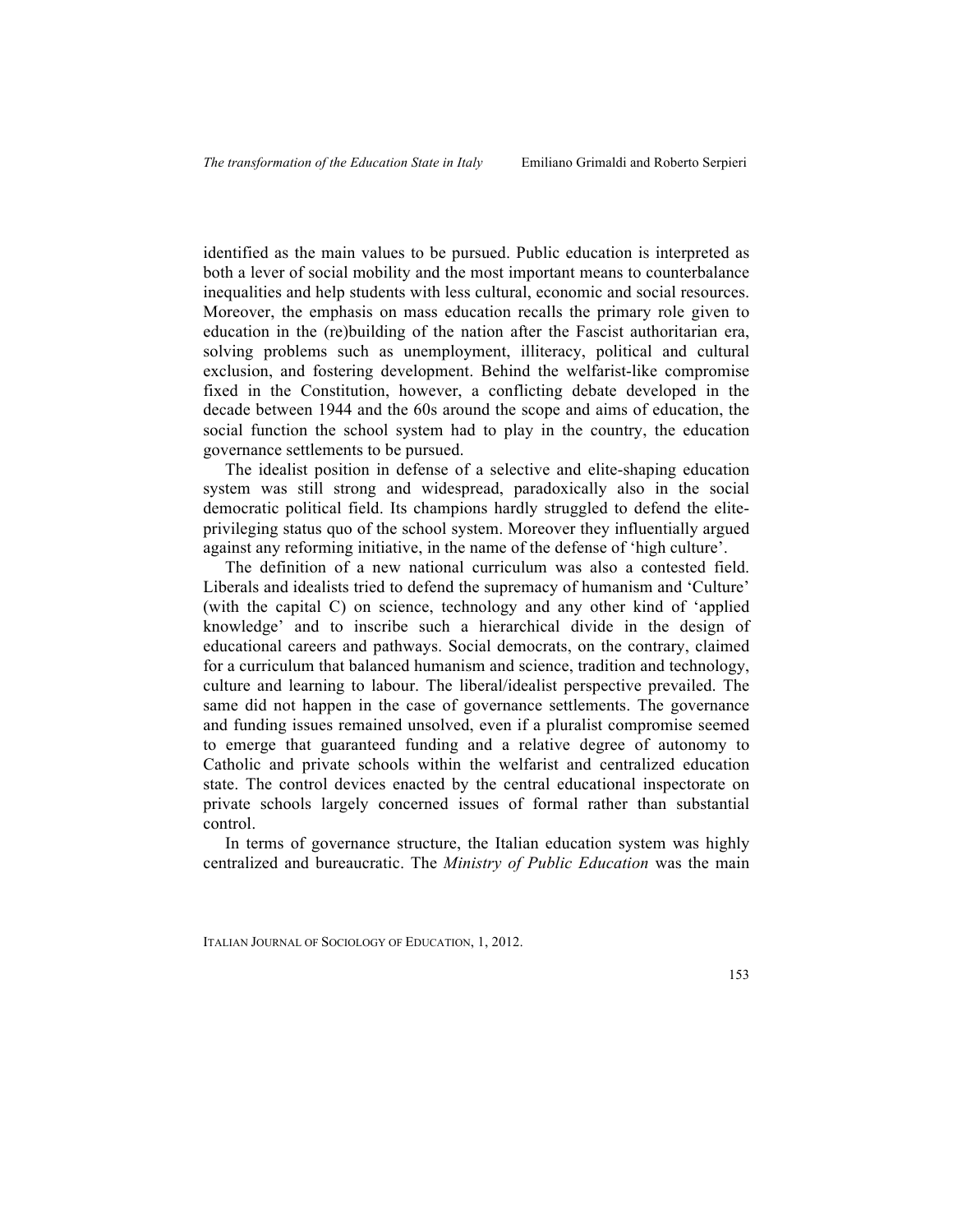decisional centre of the system and controlled both human and financial resources, also through its local bureaucracies. A *National Council of Public Education* composed by elected members had advisory functions, being it a centre of proposal rather than decision. Schools and their head teachers were directly linked to the central Ministry, the only meso-level governance being the *Provincial School Councils* provided with bureaucratic functions. At the same time, a great degree of professional autonomy was guaranteed to head teachers and teachers. The bureaucratic and centralized administration provided the organizational context (a professional bureaucracy in Mintzberg's terms) in which educational professionals had the freedom to exercise their professional judgement in the delivery of public education.

Moreover, the design of the school system remained substantially unchanged until the 60s and the structure of the highly selective system outlined by the idealist philosopher Gentile in 1929 during the fascist era was left untouched. In Figure 1 the main traits of the Italian education system from 1944 to 1962 are summarized.



*Figure 1. The Italian Education System from 1948 to 1962*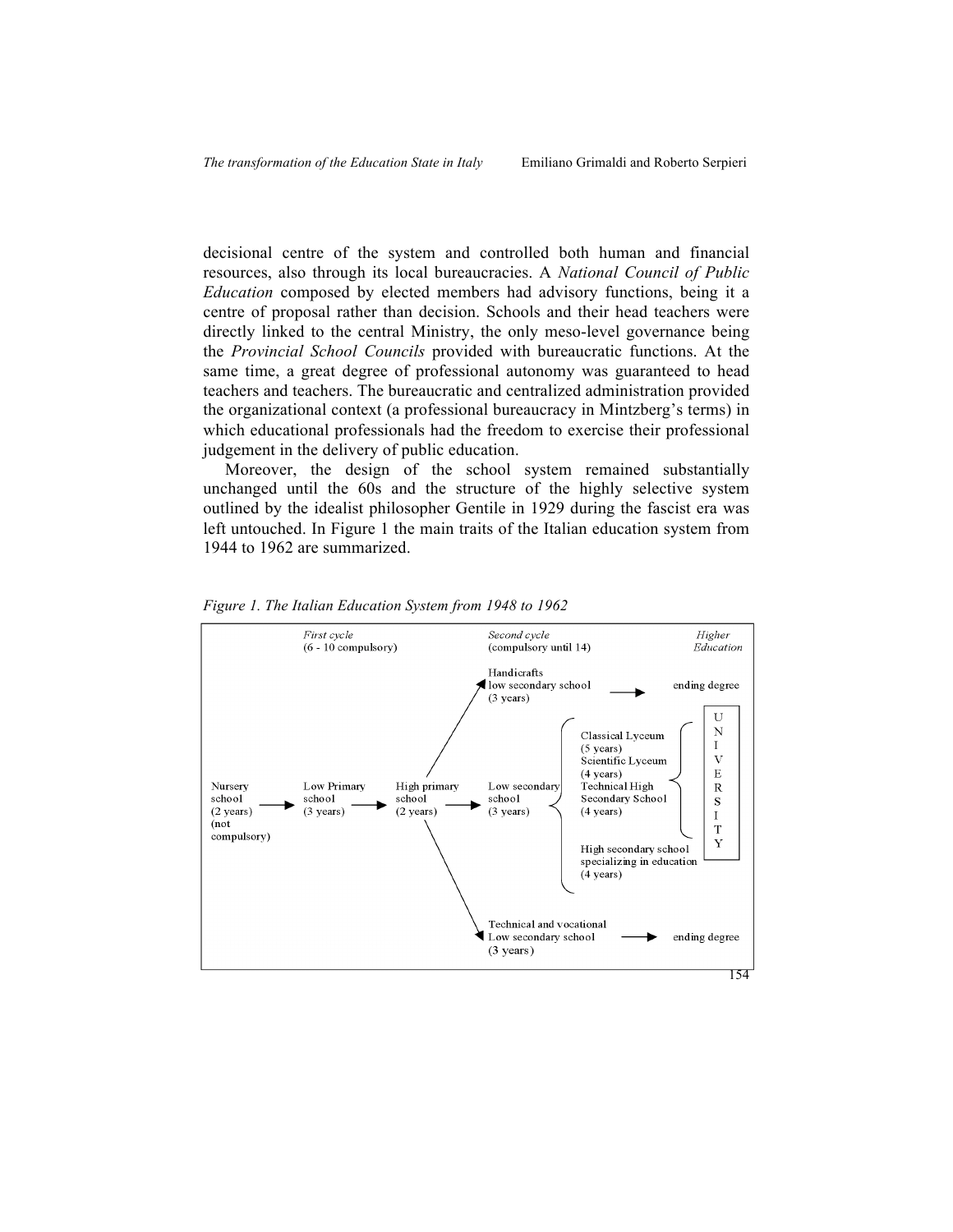The school system was structured in three key stages: primary (6 to 10), low secondary (11 to 13) and high secondary education (13 to 18). Education was compulsory until 14 years old, independently of the degree achieved. Whereas primary education was a common one, the system started to differentiate and track at year 10, when the children and/or their families had to choose between handicrafts or technical and vocational schools leading to an ending degree and low-income jobs or the low secondary school, giving access to high secondary school and more career possibilities. A further tracking step was the choice of high secondary school. The system offered four main choices, that were clearly hierarchically ordered: 1) the most prestigious Classical Lyceum, which had the mission to educate the ruling class of the country; 2) the Scientific Lyceum, which was considered less prestigious given the widespread idealist assumption about the inferior status of scientific knowledge; 3) a Technical School, focused on applied scientific knowledge, and 4) an High Secondary School specializing in education (*Scuola Magistrale*). The Lyceums gave the access to all Universities, whereas Technical Schools opened only scientific universities and the *Scuola Magistrale* led to an ending degree to be employed as a teacher in primary and low secondary schools.

## **Four cycles of policy making**

Exploring the main education policy-making initiatives promoted in the political era of the creation of the Italian Welfarist Education State (i.e. from 1944 to the early 90s), it is possible to identify four main policy cycles. The main traits of each cycle are briefly described below.

ITALIAN JOURNAL OF SOCIOLOGY OF EDUCATION, 1, 2012.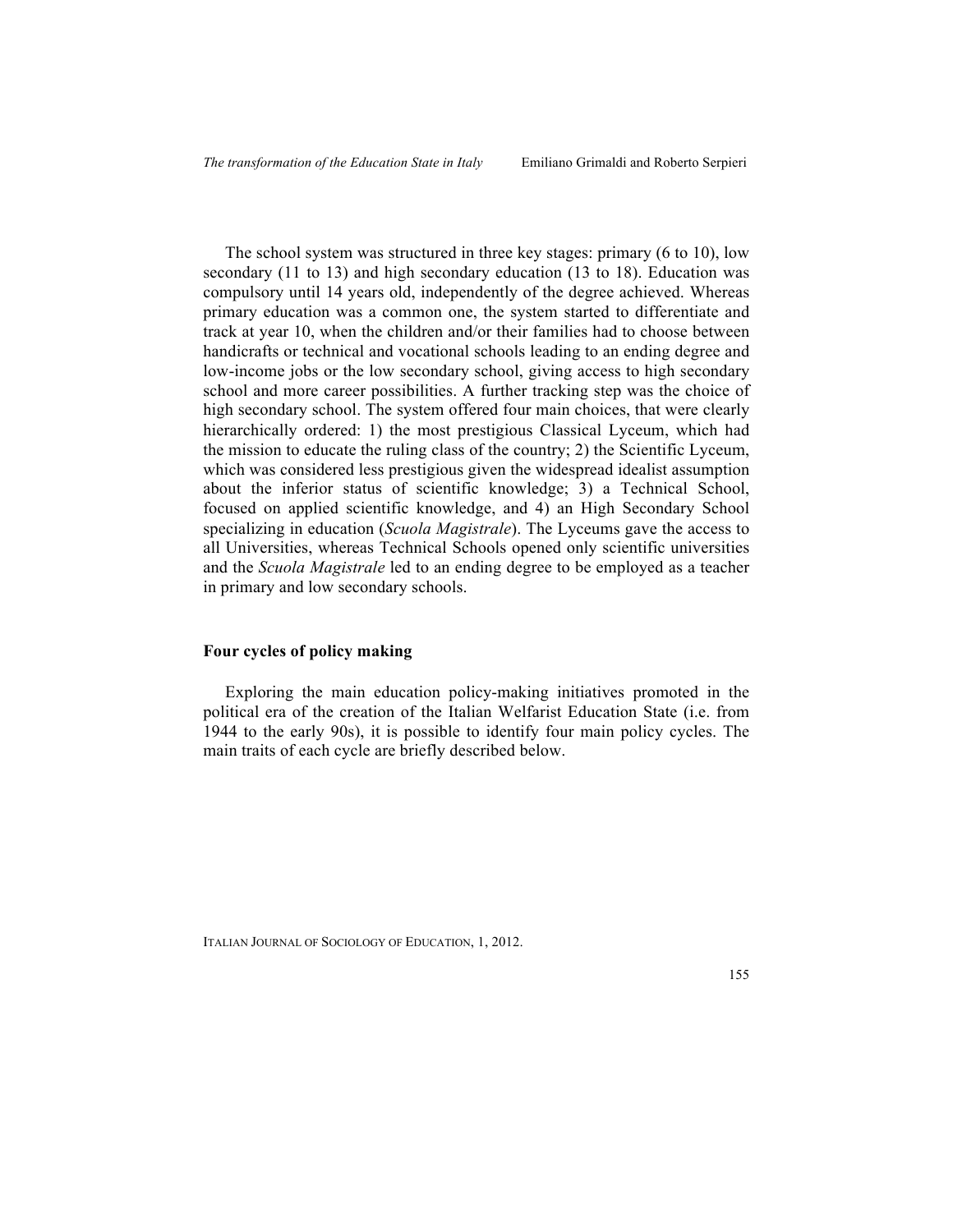# **Ten years of Democratic-Christian government: laying the foundations of a welfarist education state through ordinary administration (1948 – 1957)**

After the establishment of the Italian Constitution and its principles on public education, the decade 1948- 1957 seems to represent a phase of apparent stasis for the Italian education policy-making. The Democratic-Christian governments mainly governed the system guaranteeing the ordinary administration and acted on two policy levels: developing and enhancing public education and funding and supporting private (mainly catholic) schools. No significant reforms were enacted, but the regulative foundations of a welfarist education state were laid. According to the egalitarian emphasis of the Constitution, compulsory education was widened. Moreover, a void was filled through the definition of a national professional statute of teachers (it took two years, from 1955 to 1957). The reforming of the national curricula was the main issue of the debate. Small changes concerning single school segments were enacted, coming out as compromises after long periods of discussion and bargaining. Nonetheless, nothing significant changed, due to harshness of the political struggle and the clash between different and incompatible positions. Many voices came from conservative and progressive pedagogists and intellectuals, discussing on the need to preserve or democratize the traditional and authoritarian pedagogies. Economists asked for a more strict connection between education and the transformations in the economic field and the labour markets. Catholic intellectuals urged on politicians to further confessionalize the curriculum. The social democrats' voices were highly fragmented, being divided between idealists, pragmatists asking for a democratic education, and those who contested the division between culture and science, instruction and vocational learning. Economic elites claimed for a reinforcement of the scientific subjects in the curricula against the idealist view underlying the Italian school. However, jurists were the dominant voice and their vocabulary acted as the main code of translation, given the need to recode any proposal and idea in terms of formal regulation.

ITALIAN JOURNAL OF SOCIOLOGY OF EDUCATION, 1, 2012.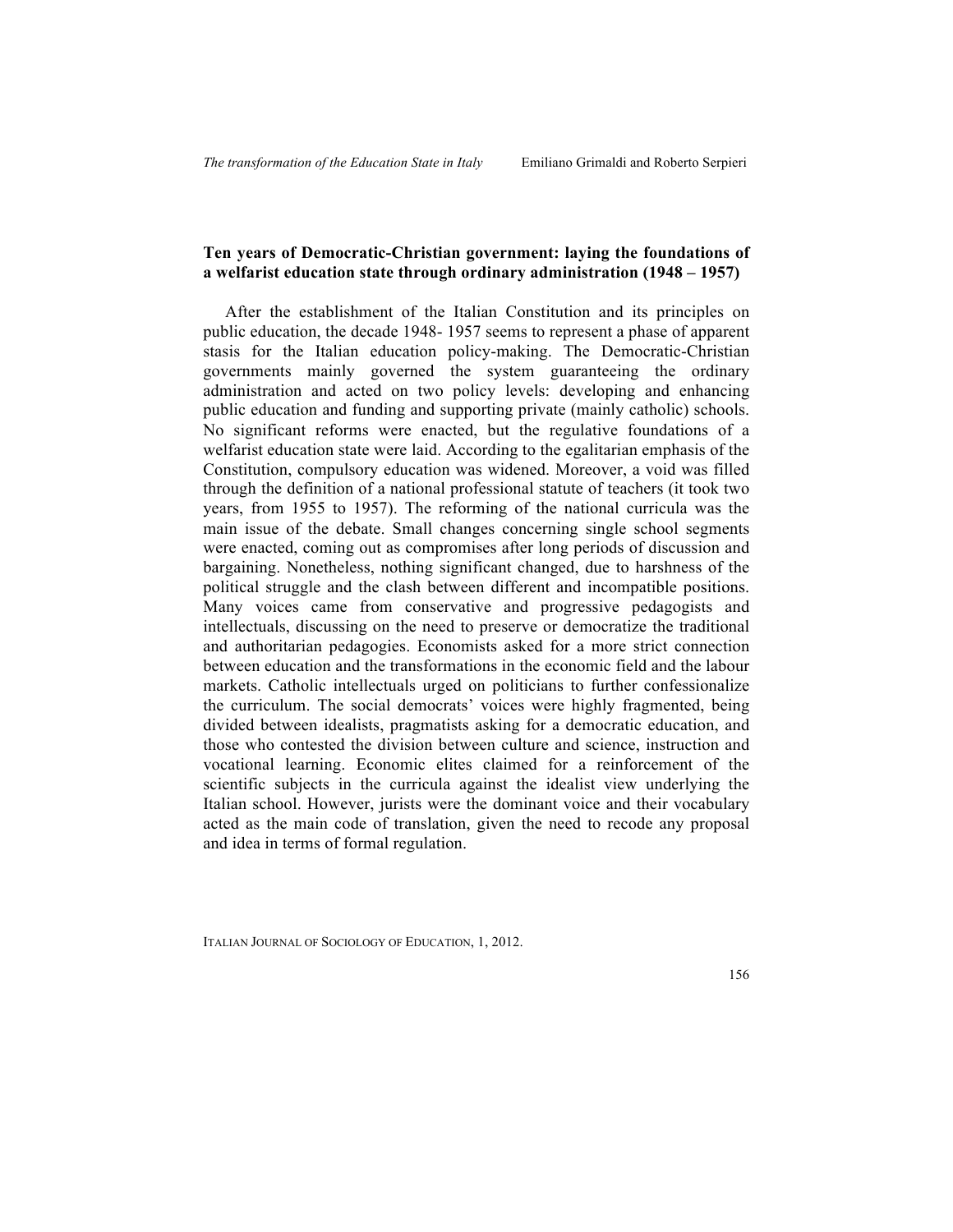# **The centre-left reforms (1957-1967)**

The decade from 1957 to 1967 was a more intense season of reforms (effectively enacted or failed). A trait of continuity with the previous years is represented by the impossibility for governments to approve any reform through parliamentary legislation. As a result, the school system was modified step by step using governmental decrees and administrative acts rather than through national laws. To a certain extent, this practice of government created a lack in terms of democratic accountability.

The 1962 was the year of the first real reform of the system. The tri-partite low secondary school was unified and made compulsory. The egalitarian positions claiming for the need to bring all students to achieve some basic educational results prevailed in the debate against those who defended the status quo, advocating an early tracking step at year 10 in order to differentiate educational pathways. Moreover, the State committed itself in guaranteeing education for free to all students and supporting the disadvantaged students. The curriculum of the new secondary school was re-shaped, with the scope to adapt the contents of teaching to the needs of the new economic environment and the development of the new fordist mode of production. Once again, the new curriculum came out of a decision-making process developed around the dualism between scientific and labour-oriented knowledge and the resistances in defense of the humanistic tradition of the idealist Italian School.

This was also the main trait of the debate started in 1963 on the need to reform the secondary school. This time, the progressive voices and those coming from the professional associations played for the first time a significant role. It is not a case that the issues were the reinforcement of science education, the pedagogical democratization and the creation of a more pluralistic and open school, the modernising of the curriculum (not linked to the past but looking towards the future), the adoption of new pedagogies, new methodologies and new contents for learning (Semeraro, 1996, p. 179). Notwithstanding, those actors were not able to create a sufficient alignment around their proposals and the debate did not result in any reform and or significant change in high

ITALIAN JOURNAL OF SOCIOLOGY OF EDUCATION, 1, 2012.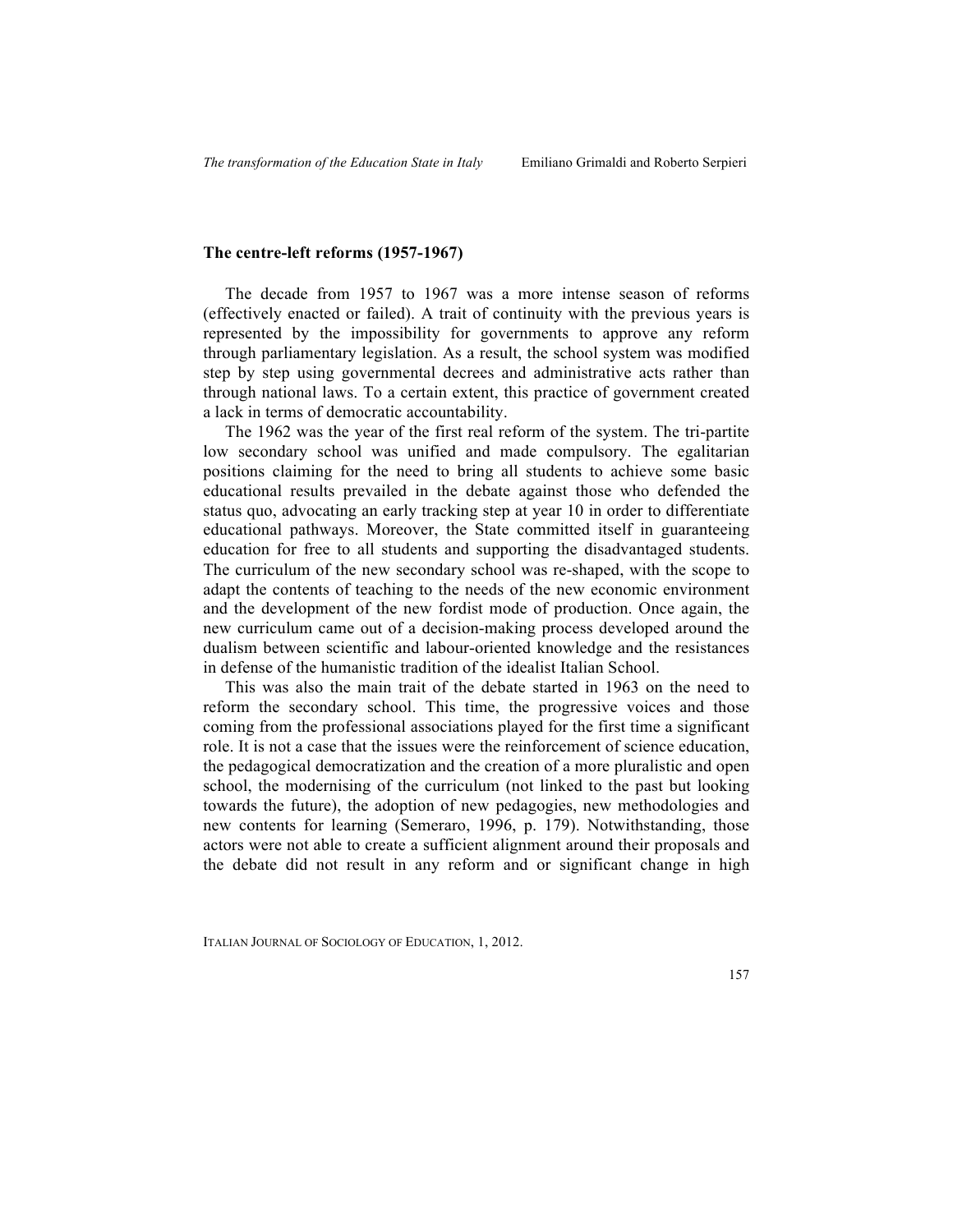secondary schooling.

# **The 1968 divide and the efforts to democratize the Italian school system (1968-1979)**

The 1968 global movement of students and progressive teachers was highly influential also in Italy (Della Porta, 2006). New educational issues burst on the scene from the bottom and, maybe for the first time since 1944, part of the education policy agenda was set outside the political sphere. Students and teachers broke in the debate asking for: a) compulsory education until 16; b) the renewing of pedagogies and a more progressive interpretation of the role of teachers; c) the creation of public nursery schools, free compulsory and for all; d) a more equity-oriented reform of high secondary education that overcame the hierarchical ordering between Lyceums and technical schools; e) the valuing of science, technical and vocational education. Then, what (re)emerged was the gramscian call for a 'unified intellectual and technological school' (Gramsci, 2002, p. 71) that was more democratic in its governance, pedagogies and curricula.

The government reacted to students' movements with an authoritarian turn. Repression and police were the main responses to students' protests within universities and schools, whereas no political answer was given to their requests. Nonetheless, the call for a democratization of the still highly authoritarian structure of the Italian system grew more and more, involving students, teachers, unions, professional associations and large parts of the civil society. Students and teachers increasingly asked for more participation and democracy within schools, arguing against the centralized and bureaucratic control imposed by the government through the chain Ministry-bureaucracieshead teachers. The initial response of the centre-right government was to resist to those requests, using once again repression and intensifying the use of the hierarchical chain of command and the focus on discipline. Notwithstanding, the time was ripe for a reform of school governance and the pressures coming

ITALIAN JOURNAL OF SOCIOLOGY OF EDUCATION, 1, 2012.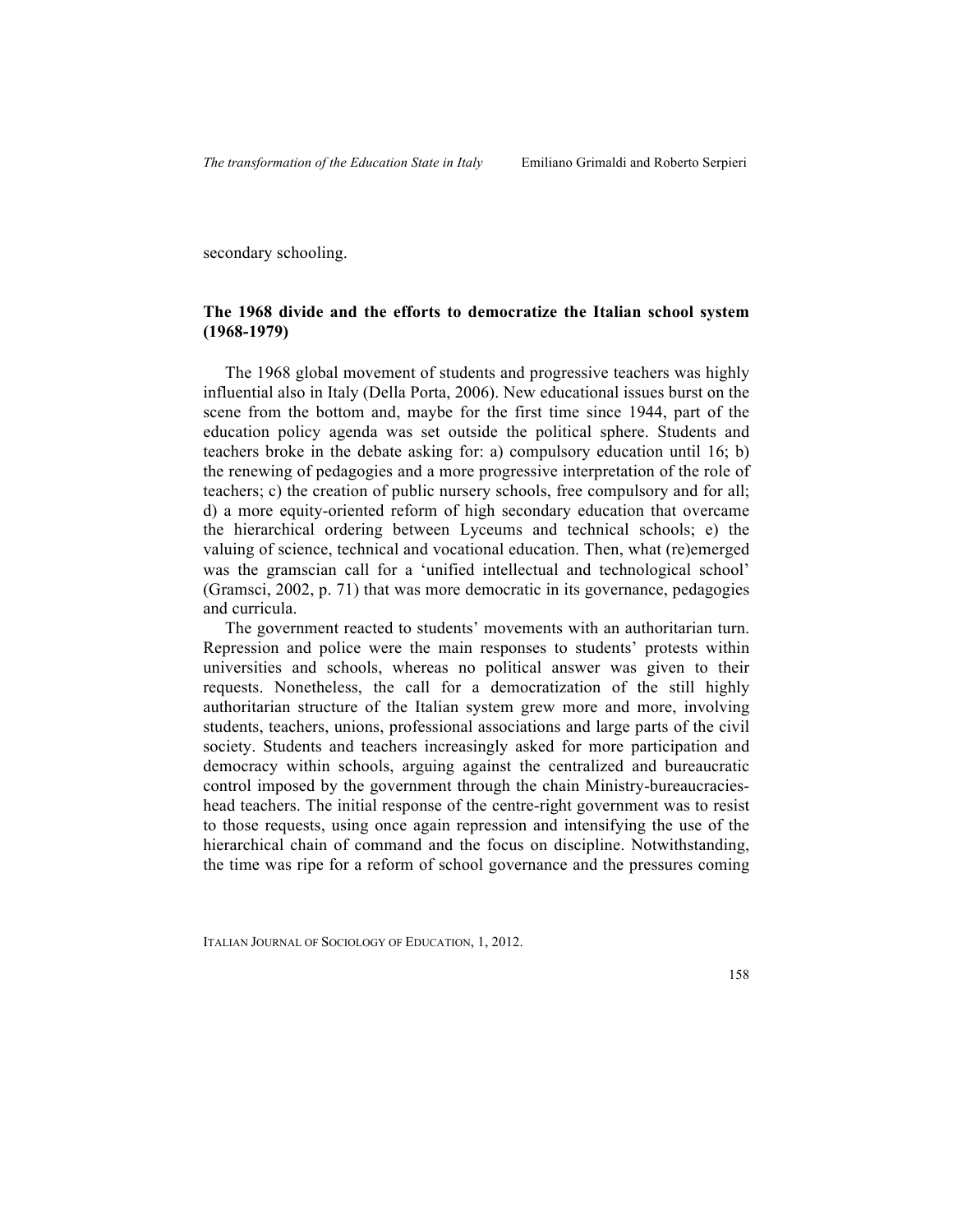from the civil society became so intense that political parties could not ignore them any more. In fact, in 1974 the government issue the so called *Decreti Delegati*. Those legislative acts reformed in a more democratic fashion the school governing bodies, recognized an unified professional status to all the teachers and created decentred regional agencies whose aim was to promote, in a bottom-up way, teaching innovation, pedagogic research and professional development in schools. The *Decreti Delegati* opened an intense, but short, season of activism and participation within schools, with teachers and parents who tried to actually take part of the schools life and contribute to their strategic choices, their organization and managing. But the changes introduced and the room for manoeuvre opened by the *Decreti Delegati* were not enough deep and wide to counterbalance the authoritarian and centralistic path dependencies of the school system. After few years it became clear that the whole governance of the system had not changed. The new 'participative' bodies remained overwhelmed by the strongly hierarchical and centralistic chain of command and the regional agencies witnessed a bureaucratic turn. As a result, the initial enthusiastic participation and trust in the possibilities opened by the reform decreased and the new democratic school bodies became more and more ritualistic spaces of participation.

In the face of a chaotic debate and administrative action by the governments (a huge production of regulations and juridical texts), the idealist elitist model of schooling still survived.

## **The 1980s and the silent reform of high secondary school (1980-1992)**

The 1980s were the years of the silent reform of high secondary school. Due to the continuing political instability and the conflicting positions within the governments themselves on education, high secondary school was transformed through small changes to curricula, administrative acts and the logic of pilot innovation programs (Benadusi, 1989).

ITALIAN JOURNAL OF SOCIOLOGY OF EDUCATION, 1, 2012.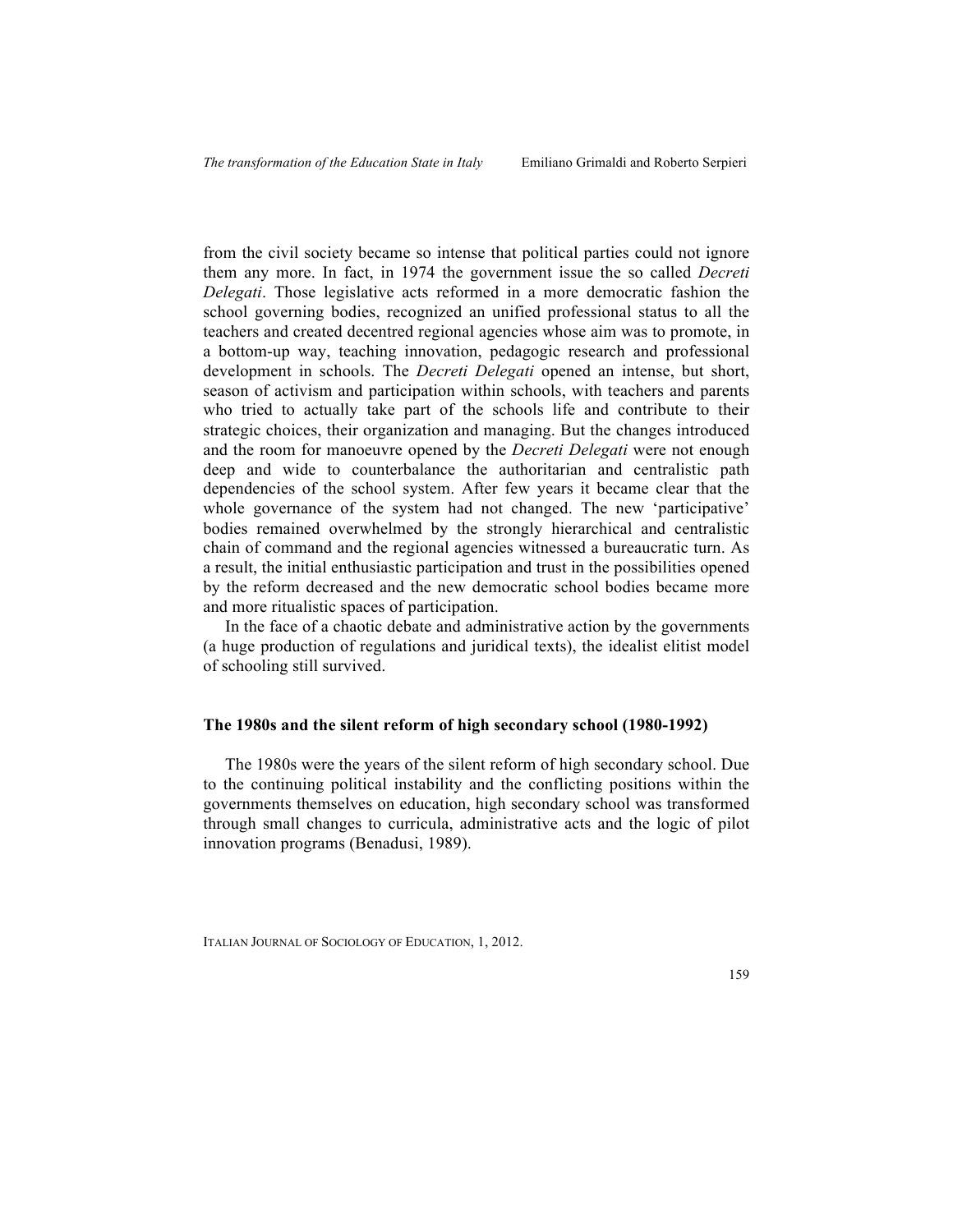The education debate itself witnessed a significant shift on the issues concerning the structure and the contents of high secondary curricula. The balance between the historically dominant idealist positions and the more progressive ones changed, due to: a) the first pressures coming from international agencies (*i.e.* OECD) and institutions (EU) for a reform of education according to the changing economic scenario; b) the requests made by the social movements of the previous decade; and c) the pressures coming from the changing economic, social and political landscape itself. Between the end of the 1970s and the 1980s many changes were promoted in the school curricula aiming at overcoming the idealist divide between culture with the capital C and applied knowledge and promoting a less traditional understanding of curriculum and teaching, structured through the definition of objectives and educational goals rather than through the listing of contents. Moreover, at least in regulation and policy documents, a shift took place from a disciplinary to a multidisciplinary perspective in the planning of teaching activities. Nonetheless, once again such a change occurred through a top-down innovation process where the teachers and students (that in theory should be the main actors of any change in schooling) were treated as pure implementers. The reforms of the curriculum took systematically place through the launch of pilot programs (for instance the trial of a new curriculum) via administrative acts and its extension, year after year, to an increasing number of schools. The 1980s represent a significant decade for education policy in Italy also because of the signing of the Second Concordat between the Italian Republic and the Catholic Church (1984-85), that modernized the contents of the previous one, regulating in a new fashion and extending the teaching of catholic religion in the public and private schools.

It is not easy to draw a coherent picture of the education policy outcomes of the welfarist era. The emerging portrait of the Italian school system is complex, multifarious and even paradoxical. The objective of (re)building the nation through education has been partially achieved and the public school system has played a significant role in the construction of a more equal and less polarized society. Participation in education grew significantly in forty years. For

ITALIAN JOURNAL OF SOCIOLOGY OF EDUCATION, 1, 2012.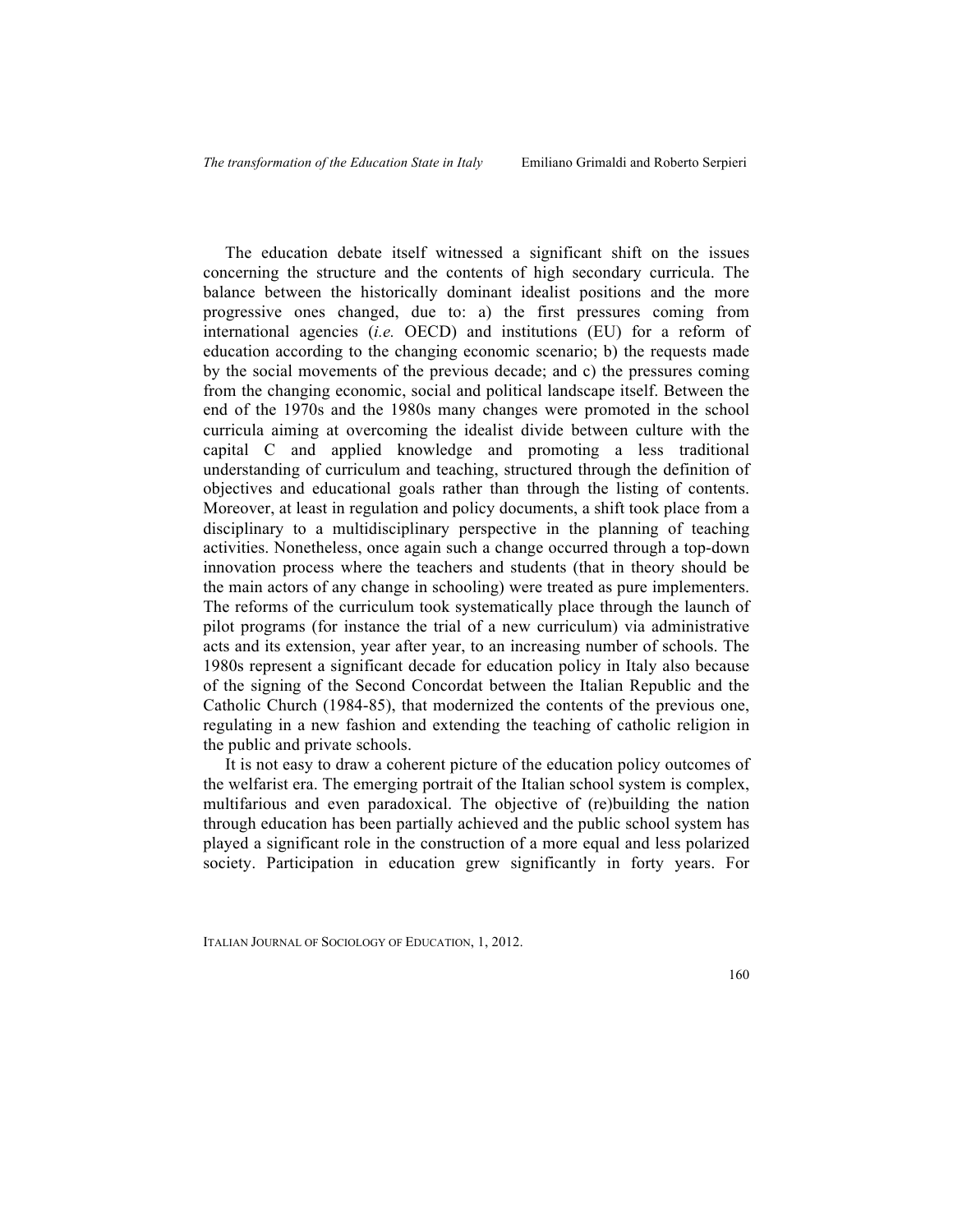instance, in 1981 the 72% of young people attended a high secondary school, compared with the 9,8% in 1951, and 25% started a university course (Ginsborg, 1998). As figure 2 shows, this wider participation produced a great decrease in illiteracy.

*Figure 2. The decrease of illiteracy in Italy. 1951 - 2001*



*Source*: Dei, 2007.

Moreover, the welfarist education system had a key role in enhancing social mobility, given the achievement of higher educational qualifications by an increasing number of youths (see Table 1).

*Table 1. Population by educational degree in Italy. 1951 - 2001*

|                           | Years |       |       |       |       |       |
|---------------------------|-------|-------|-------|-------|-------|-------|
| <b>Educational degree</b> | 1951  | 1961  | 1971  | 1981  | 1991  | 2001  |
| University degree         | 1,0   | 1,3   | 1,8   | 2,8   | 3,8   | 7,4   |
| High Secondary School     | 3,3   | 4,3   | 6,9   | 11,5  | 18,6  | 25,9  |
| Low Secondary School      | 5,9   | 9,6   | 14,7  | 23,8  | 30,7  | 30,1  |
| Primary School            | 59,0  | 60,5  | 44,3  | 40,6  | 32,5  | 25,4  |
| No Degree                 | 30,8  | 24,3  | 32,3  | 21.3  | 14,4  | 11,2  |
| Tot.                      | 100,0 | 100,0 | 100,0 | 100,0 | 100,0 | 100,0 |

*Source*: ISTAT (Italian National Institute of Statistics), 2001.

ITALIAN JOURNAL OF SOCIOLOGY OF EDUCATION, 1, 2012.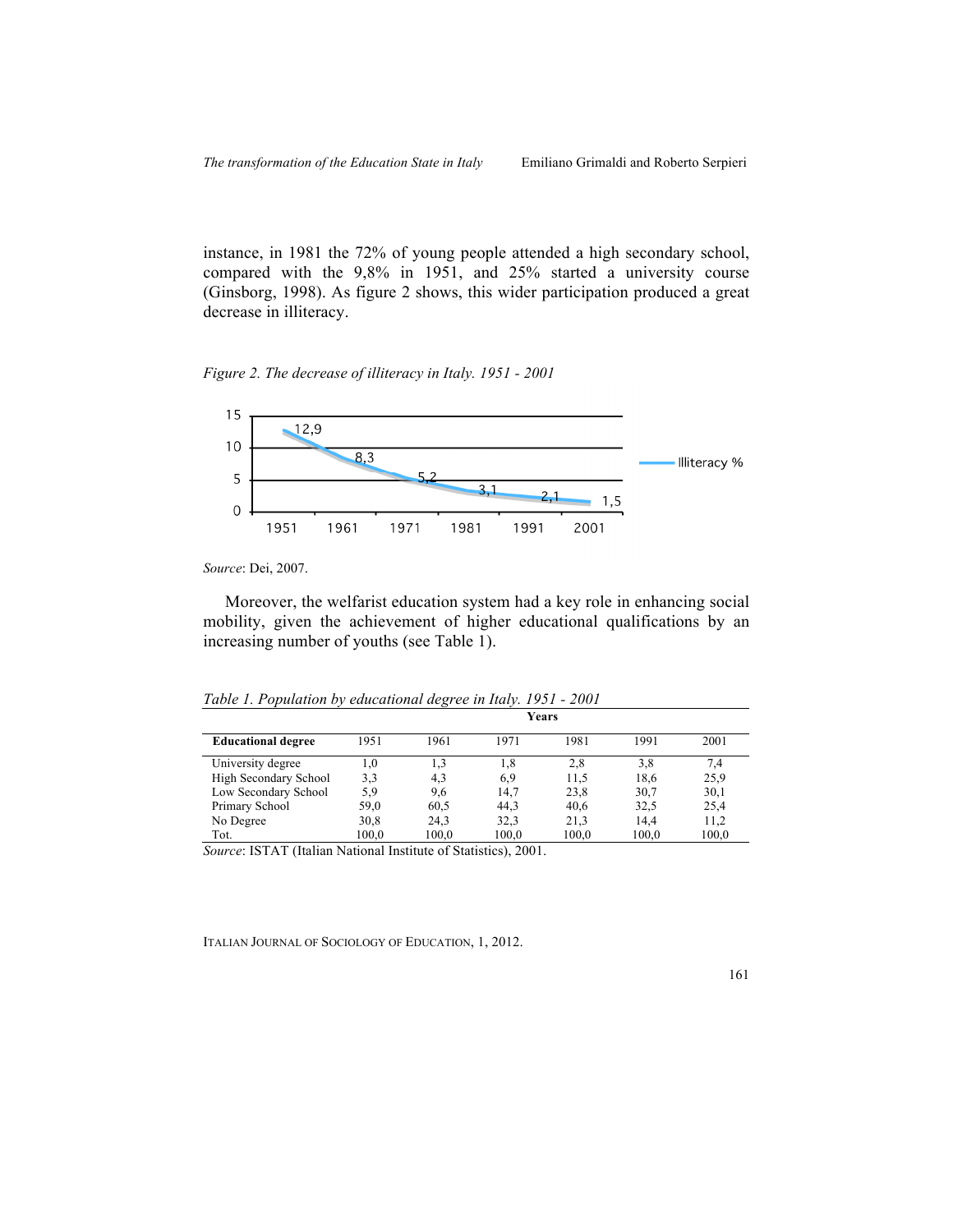Although these indubitable successes in the spreading of basic education, the Italian school kept its selective function in the highest grades of education, where it partially continued to act as an instrument of the elites and highmiddle classes (Semeraro, 1996). In the 70s many young people still remained out of the post-compulsory education and, more generally, the dynamics of educational access in Italy only witnessed a 'slow decline of inequalities' (Barone, et al., 2010).

The persisting of significant educational inequalities and the only partial success of the welfarist project was as well due to a lack of resources coming from the central state: a) to support the educational chances for disadvantaged students through grants and financial aids; b) to improve the quality of technical and vocational education; c) to sustain teachers' professional development; d) to create a system of public (and free) nursery schools helping lower classes in the schooling of their children. The outcomes of those political choices were different depending on the geographical area. In many central and northern regions historically governed by the left parties local governments tried to compensate for such a lacking investing local resources in education. The same did not happen in many other regions (mainly the southern ones) and this phenomenon enhanced the already significant divide existing between the North and the South of the Country, extending social inequalities.

The hierarchical and centralized mode of governance also had significant implications. During the 50 years of the welfarist era, centralization and the bureaucratic and centralist disposition of educational administration 'had always been able to limit and constrain the most innovative and relevant aspects of any reform, being them structural or curricular' (Semeraro, 1996, p. 199). The educational system showed a great capacity to absorb the reforming initiatives and boosts coming from civil society, professional communities and students, 'defusing' their transformational potentials. This resistance to innovation could be considered as one of the causes contributing to reproduce the educational system's still unequal character. It had not the systemic capacity to innovate teaching and pedagogies to answer to lower classes educational need and, more generally, to answer to the new educational needs

ITALIAN JOURNAL OF SOCIOLOGY OF EDUCATION, 1, 2012.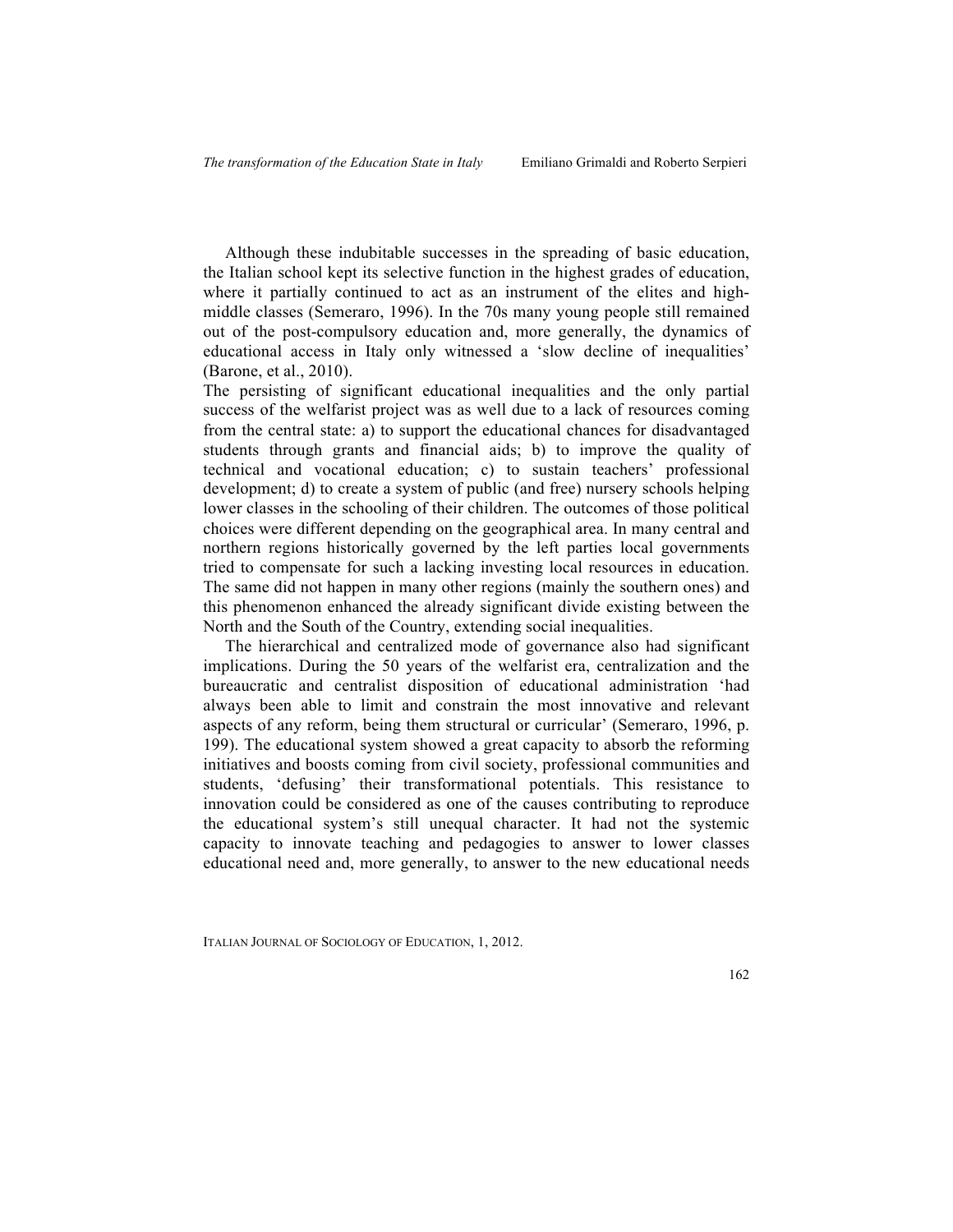students had in the changing scenarios of the post-welfarist society. This codetermined the high rates of educational failure to be found among the lower classes and constrained the potential of education in the enhancing of social mobility. Moreover, the combination between the high degree of centralisation and the complexity and opacity of the administrative chains through which decision-making developed generated a 'loss of responsibility' (Semeraro, 1996, p. 220).

A further heritage was left to the education policy-makers who governed the system in the 1990s, that is the persistence of a divide between the public education system and an extended and multifarious system of private schools, mainly religious ones, partially outside a substantial control of the State.

# **The era of the restructuring of education: between managerialism, decentralisation and a tentative neoliberalism (1990 – nowadays)**

*The 1990s stand-by: between welfarist legacies and the emergence of new discourses*

The two decades straddling the new millennium witness a complex and hybridizing process of restructuring of Italian education. However, two different phases can be depicted: 1) the 1990s until the 1997 school autonomy reform; 2) from the autonomy reform to nowadays.

The first phase is characterized by the interplay between the welfarist legacies and the ongoing affirmation of new discourses of teaching, learning and educational governance tightly or loosely inspired by the neoliberal and third way discursive constellations.

In fact, the 1990s open with a relevant institutional change: the 1990 reform of primary school. It could be interpreted as the inscription within the regulation of innovative and progressive educational principles and practices experimented since the 1970s after the Decreti Delegati reform. The pedagogical setting was largely inspired by the thought of scholars such as

ITALIAN JOURNAL OF SOCIOLOGY OF EDUCATION, 1, 2012.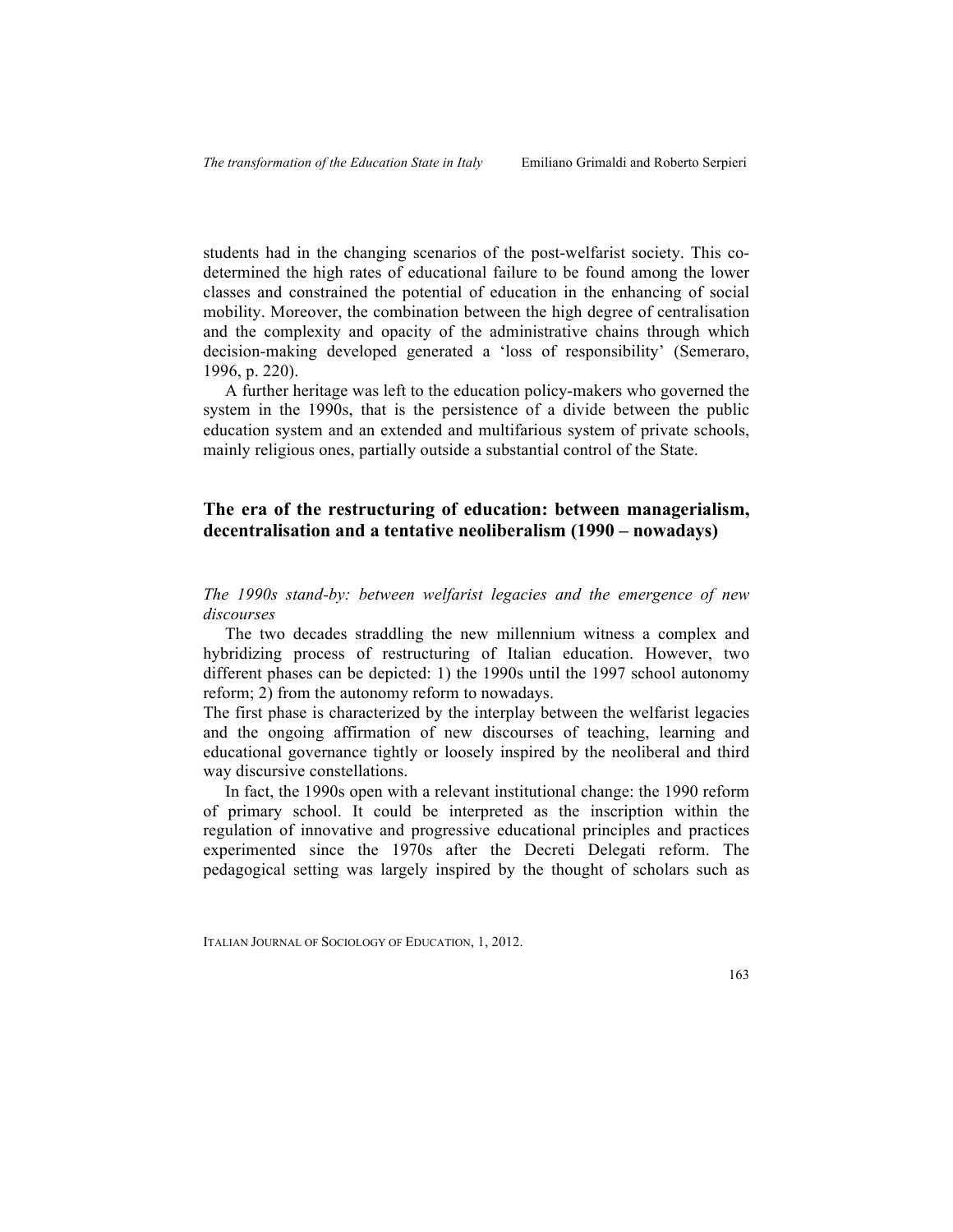Bruner and Piaget and endorsed democratic, child-centred and emancipatory presuppositions. In a social-constructivist fashion and in a sharp contrast to an idealist conception of education as a transmission of knowledge, education was re-interpreted as a co-operative process of research. Resembling welfarist values and ideas, interdisciplinarity, diversity and equality were affirmed as the keywords inspiring the 'new' Italian primary school. A new didacticorganisational settlement was established, introducing three teachers every two-classes. The new settlement was inspired by some successful experiences of all-day (extended day) school (*Tempo Pieno*), that since the late 1970s challenged the previous traditional organisation grounded on the 'one teacherone class' model.

In contrast to other European countries, the Italian system was still lacking of a secondary schooling reform. This was due to the intertwining of different factors. During all the decade, different reforming plans confronted each other, producing an unsolved debate. On the one hand, welfarism-inspired actors supported a comprehensive project, aiming at blurring the divide between lyceums and vocational education and promoting equal educational chances for all. On the other hand, neoliberal actors claimed for a restructuring project mainly driven by the labour-market urgent new needs, stressing specialisation and the above mentioned divide. Moreover, political instability and the weakness of governments also contributed to the non decision-making (Benadusi, 1989). However, some spaces of innovation in secondary schooling were widening, thanks to: a) the opening of a new season of centrally-driven pilot projects aiming at experimenting new curricula and practices of secondary schooling; b) the translation of the European discursive pressures towards a much more labour-market oriented education into funding programs for secondary schooling curriculum innovation, especially in the field of vocational education.

During the 1990s, the Italian policy agenda was also widely influenced by the global critics to welfarism. The huge Italian public debt and the political crisis of 1992, resulting from the discovering of widespread practices of corruption, created an alignment between political will and public opinion

ITALIAN JOURNAL OF SOCIOLOGY OF EDUCATION, 1, 2012.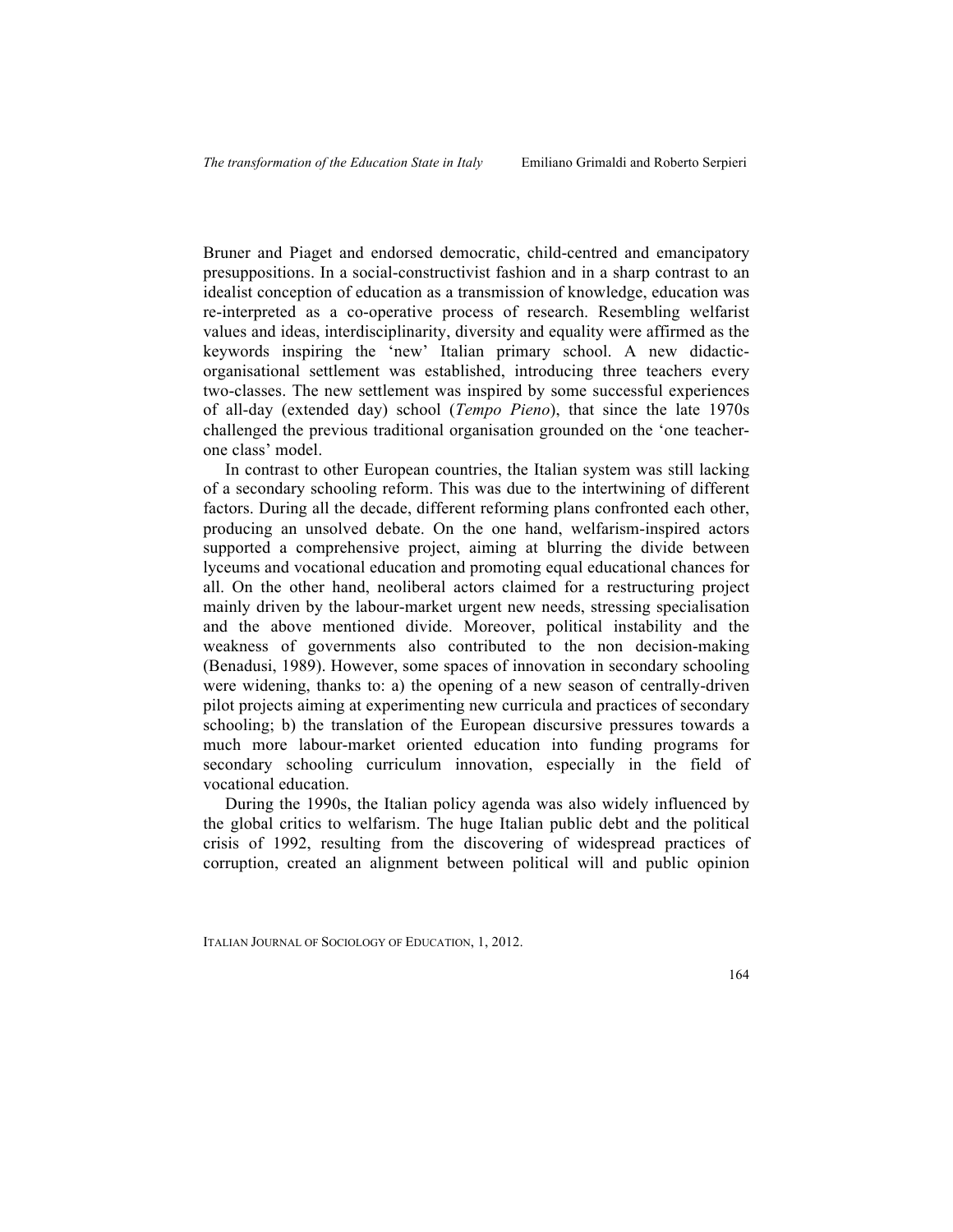around some key arguments of the neoliberal discourse, that progressively entered in the Italian educational agenda. Of course, the pervasive influence of European and transnational agencies (OECD, World Bank, IMF, and so on) policies played a major role in this process. The controversial action of the centre-left and conservative governments also contributed.

The aims of education were progressively reframed, thanks to the entering of neoliberal, managerialist and Third Way discursive pressures and devices, that gave birth to a war of discourses (Serpieri, 2009). First, the conceptual and at the same time ideological frame of the human capital theory played a major role in setting the agenda of the economic competitiveness for European countries in a globalized policyscape. The pressures exerted by European Union and other international agencies made issues such as lifelong learning, the decrease of early school leaving and improvements in students results and so on more and more urgent and unavoidable. The ongoing setting of international standards of comparison provoked the designing of national education policies influenced by the logic of benchmarking, although in Italy the evaluation fashion has been a matter of political rhetoric rather than translated into actually functioning devices, as it will be shown later.

## *The 1997 reform: school autonomy and decentralisation*

After a decade of intense debate and political upheaval, the Italian public administration was widely restructured in the late 1990s. Finally, reforms were launched by a centre-left government that, in a Third Way fashion, endorsed neoliberal recipes but, at the same time, tried to temperate them to avoid the polarization of the school system, the harshness of competition among schools and the inequalities that could come out of market regulation. The reforms emerged from a complex interplay between the 'new' neoliberal discourse on the restructuring of welfarist education and the 'old' welfarist discourse. Moreover, they were mediated by welfarist path dependencies (Grimaldi, Serpieri, 2010).

In 1997 the Italian education system was significantly reformed. Partially following the neo-liberal recipe (Olssen *et al.*, 2004), the restructuring of the

ITALIAN JOURNAL OF SOCIOLOGY OF EDUCATION, 1, 2012.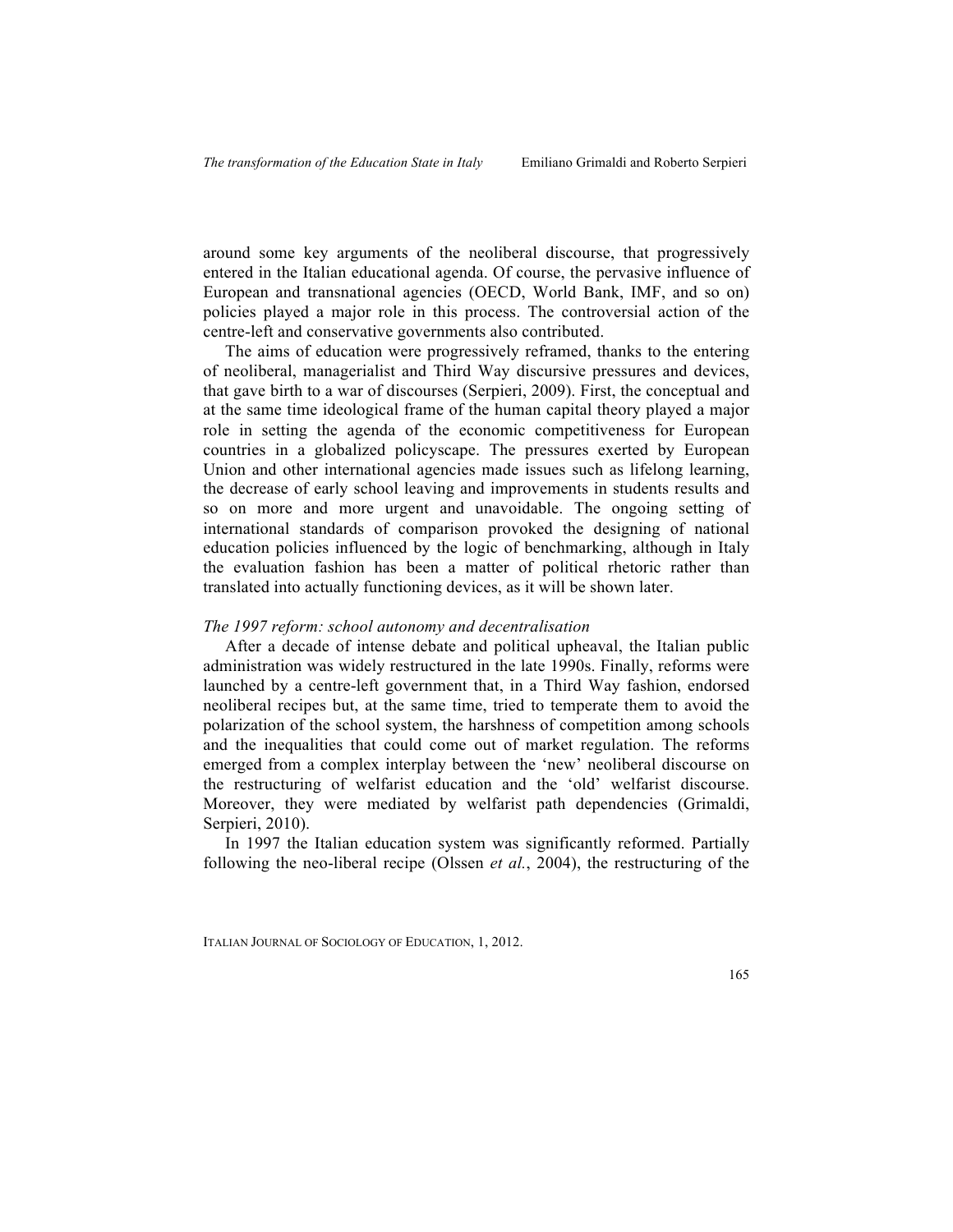education system was carried out by a centre-left government on the basis of a peculiar mix of relative site-based management, devolution and localism (Grimaldi, Serpieri, 2010). The reformers' aim was to overcome the welfarist configuration, judged as ineffective and overburdening.

One of the aims of the reformers was to establish a new institutional structure granting autonomy to each school (Legge n. 59/1997), within the framework of a soft decentralisation (Benadusi, and Serpieri, 2000; Serpieri, 2008; Grimaldi, 2010). The school autonomy reform loosened the hierarchical relationship between the Ministry of Education and schools. The former kept hold of the general governance of the system, outlining general principles of education and establishing threshold performance levels besides defining the national curricula and managing financial and professional resources through its regional administrative offices. The latter were no longer seen as mere providers of a service, following central guidelines on administrative and curricular issues. On the contrary, new spaces of autonomy were opened up for schools. Firstly, they became entitled to outline the annual educational school plan (POF), within which they can plan individual/distinctive school projects, define local curricular priorities and outline at least in part their internal organisation. Secondly, schools were strongly encouraged to build partnerships with other public and private actors, in order to pursue their educational mission. Partnerships were explicitly identified as a potential channel through which to gain public or private extra-resources and enrich the educational provision.

School autonomy and the transformation of the role played by centralised education bureaucracies («from rowing to steering», borrowing the famous Osborne and Gabler (1992) expression) was coupled with a strong emphasis on localism (Newman, 2001), that is, on the need to involve local authorities and communities in the governance of education at the local level. Regions and Local Governments therefore became responsible for local educational planning and school buildings, and their competence in educational matters and professional training improved (1998-2001). In this perspective, the "School Autonomy Regulations" (Legislative Decree No. 275/99) strongly stressed the

ITALIAN JOURNAL OF SOCIOLOGY OF EDUCATION, 1, 2012.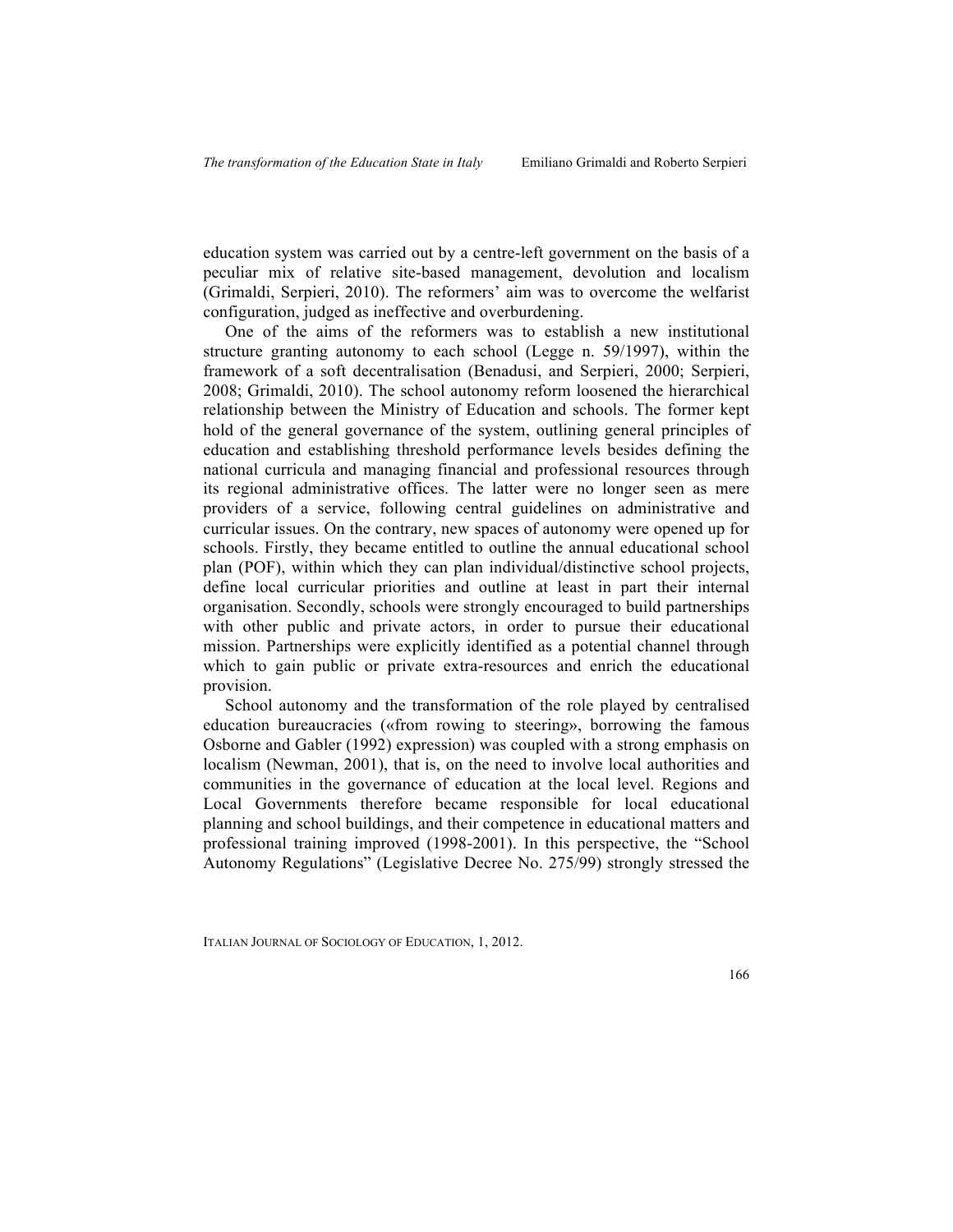possibility for schools to constitute networks with other schools and public or private actors in order to pursue their educational aims.

The reading of the Italian case is not easy and reveals a messy scenario. Although the major changes introduced by the 1997 reform, the distinguishing feature of the Italian case can be identified in the presence of several counteracting trends and forces that opposed, often in contradictory ways, the reform project based on autonomy and devolution (Grimaldi, and Landri, 2006). Ten years after the introduction of the reform, many experts and practitioners (Armone, and Visocchi, 2005; Ribolzi, 2006; Fisher et al., 2002) highlight how it has had only limited effects. Many expectations created by the new framework were not met and change was less relevant than foreseen. Comparative analyses in the EU area show how the Italian form of autonomy is weak (Eurydice, 2007) and how perhaps head teachers' roles and responsibilities have been the area of major impact.

## *The new head teacher (1997 – 2000)*

The renewal of the head teachers' role was a central step in the «formation» of the new autonomous schools. The award of autonomous status for each school occurred simultaneously with the higher civil servant ranking given to their head teachers (they were previously ranked in the middle management category). The new ranking was granted in relation to the participation in training activities that involved some 10000 in-service head teachers in 2000 (Serpieri, 2009). Before outlining the main characteristics of the «new head teacher», we would like to highlight the historical tradition of the Italian education system and the related path dependencies. This should show both how the reformers aimed to introduce radical changes and also explain the contradictory picture that emerged from the reform's implementation.

Since the Republic was founded in 1948, educational staff has been selected through open competitions, in as far as they were regarded as part of the civil service. Head teachers, in particular, had to be previous and qualified teachers winning a selective competition held in Rome (now in the regional offices). In the welfarist and centralized Italian system, schools were regarded as State

ITALIAN JOURNAL OF SOCIOLOGY OF EDUCATION, 1, 2012.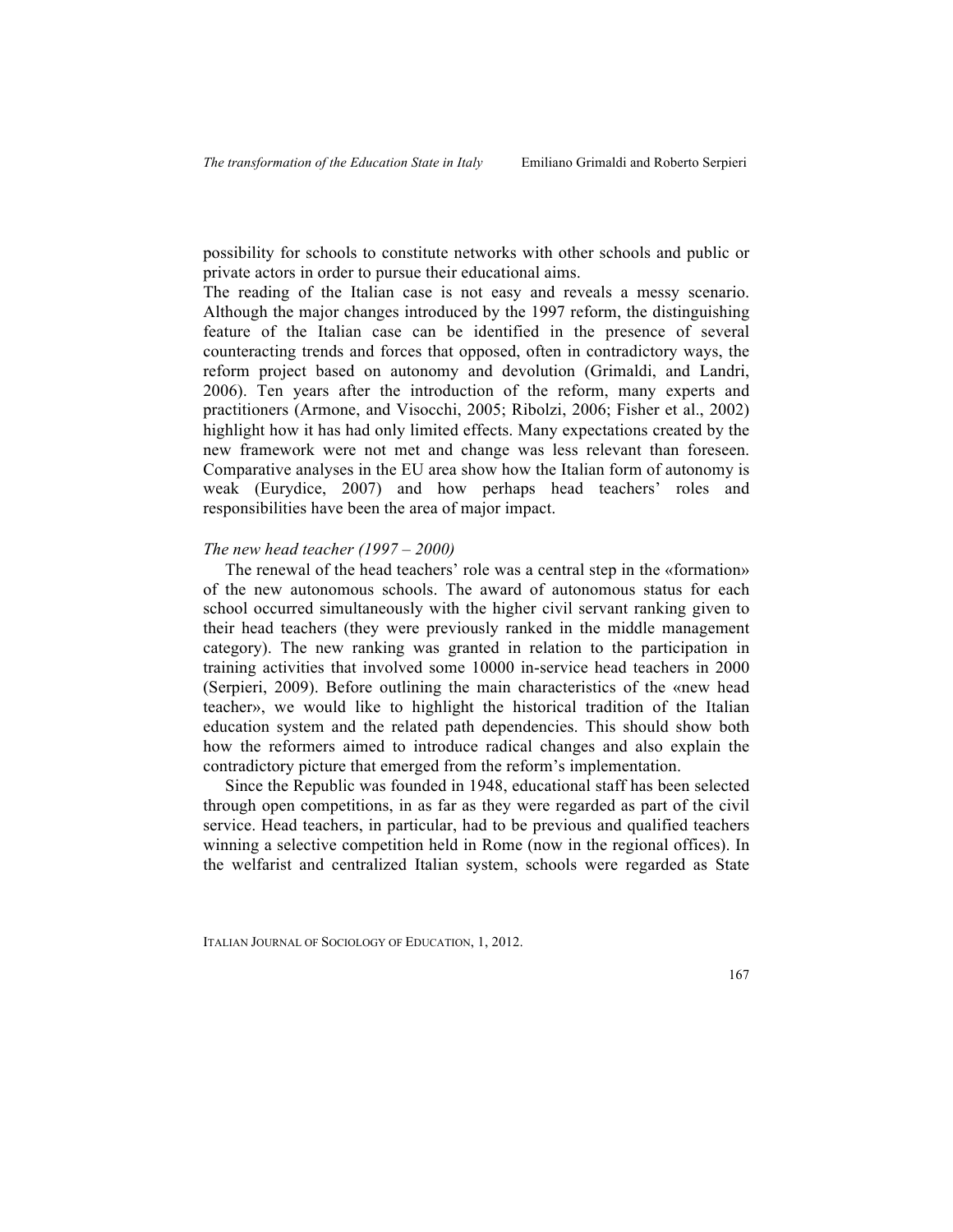bodies and head teachers were the terminals of a hierarchical chain connecting each school to the central Ministry of Education. In this context the head teachers' role was forged by two different discourses. On the one hand, head teachers were socialised to practices, values and ethics of bureaucracies, in as far as they were required to follow rules and procedures defined centrally (mainly through ministerial guidelines) and were subject to forms of bureaucratic accountability. On the other, head teachers were previous teachers and were required to coordinate the educational staff working in their schools, using a professional logic. In this respect, some of the most important professional groups promoted an interpretation of the head teacher as a «*primus inter pares*» among teachers. The professional dimension was emphasized even further after the enacting of the 1974 *Decreti Delegati* that changed the model of governance in the schools (see above). To sum up, we could say that in the pre-autonomy system, therefore, political and administrative groups promoted understandings and practising of headship mainly inspired by a bureaucratic discourse. At the same time, on the other hand the bureaucratic structure of the school system 'provided the organisational context in which head teachers could exercise their professional judgement' (Newman, 1998; see also Mintzberg, 1983).

Within this context, the policies promoted after 1997 strongly renewed the role of head teachers by defining new practices and procedures associated with the role-taking and promotion of values and ethics mainly inspired by the New Public Management. The ruling of schools by an external bureaucratic hierarchy and the headship practices associated with it were identified as one of the main problems affecting Italian schools. As Luigi Berlinguer, Ministry of Education, stated:

The centralistic structure had overburdened head teachers with bureaucratic tasks and duties, while the autonomous school needs head teachers who are able to assume responsibilities, plan and implement new projects and activities, organise and stimulate teachers' work, listen to pupils, involve families, manage resources and interact with external actors (Berlinguer, 2001, pp. 111-112).

ITALIAN JOURNAL OF SOCIOLOGY OF EDUCATION, 1, 2012.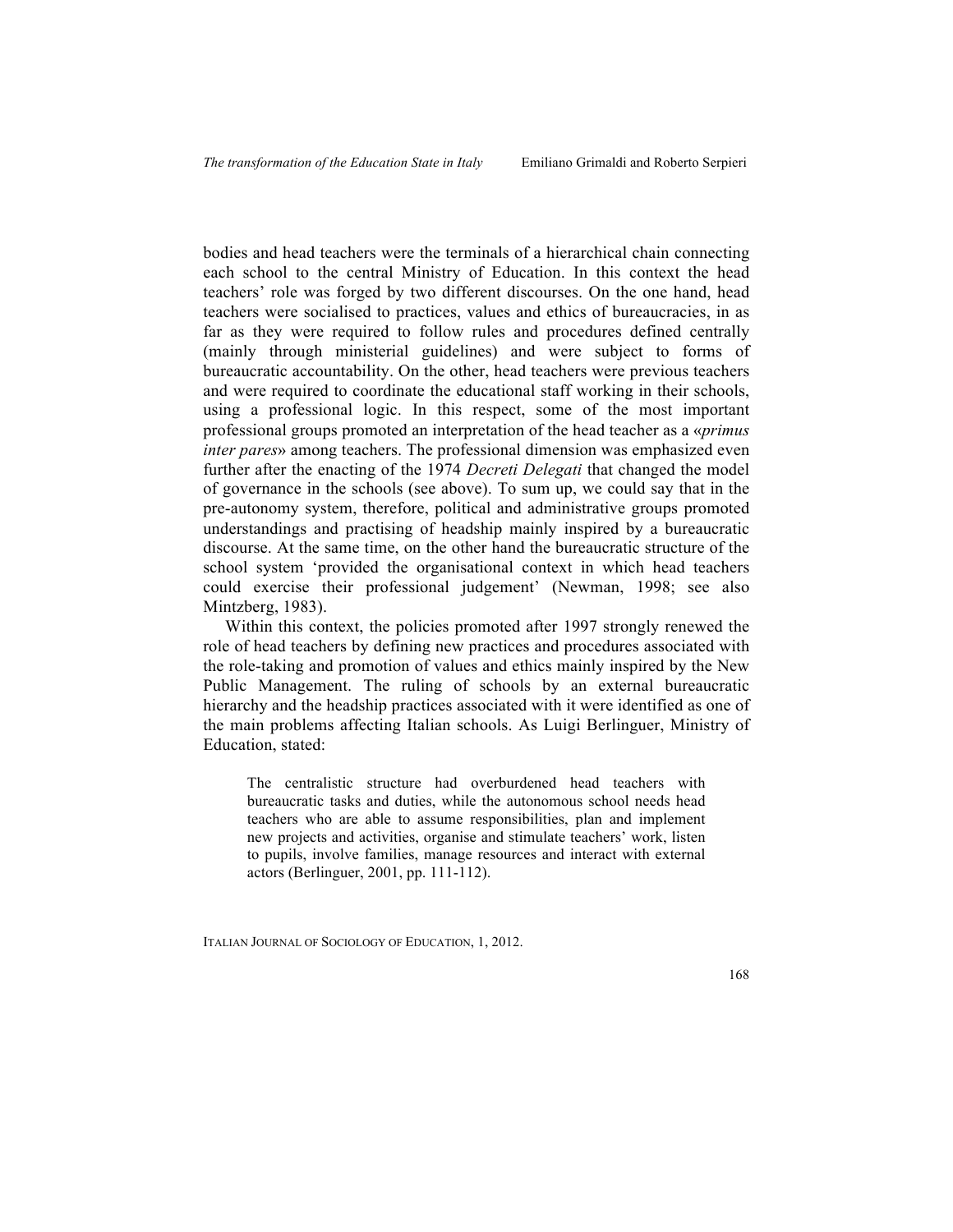It is worth noticing here how, at the discursive level, practices, values and ethics associated with bureaucratism were identified as constraining and ineffective. The main traits of the 'new head teacher' were redefined in the regulations on the basis of the New Public Management recipe: emphasis on the managerial aspects of headship; responsibility for the results obtained; efficiency and effectiveness in the management of resources (whether financial or human); entrepreneurship. Professional issues simply disappeared (Barzanò, 2011).

In relation to the internal governance of the autonomous schools, head teachers were depicted by the regulations as managers whose main functions relate to guidance, coordination and improvement of financial and human resources, on the one hand, while on the other, these functions concern responsibility for the results gained by their schools (1998). As part of a new moral environment, responsibility, efficiency and effectiveness were clearly identified as the main values that should guide head teachers' practices in order to improve the 'quality of the education provision'. As already occurred in other countries, the design of the new heads was part of a wider process of devolution of responsibility for schools' improvement towards the schools themselves (Evans *et al.*, 2005). A more efficient and effective management was identified as one of the internal factors that could influence schools' performances.

Entrepreneurship was, instead, the main value inspiring the design of the external duties and tasks of the new head teachers. As far as devolution and localism were central traits of the autonomy reform, head teachers were identified as key actors of the new devolved arenas. Following formal regulations, on the one hand they should attend to the «required relations» with local authorities and peripheral bureaucracies. On the other, head teachers should be the main promoters of partnerships and collaboration with 'institutional, cultural, social and economic groups existing in the school area' (1999). The new head teacher potentially became an «entrepreneur» with several imperatives. In order to maintain a sufficient number of pupils he/she has to make his/her school attractive for students, but mainly for their parents.

ITALIAN JOURNAL OF SOCIOLOGY OF EDUCATION, 1, 2012.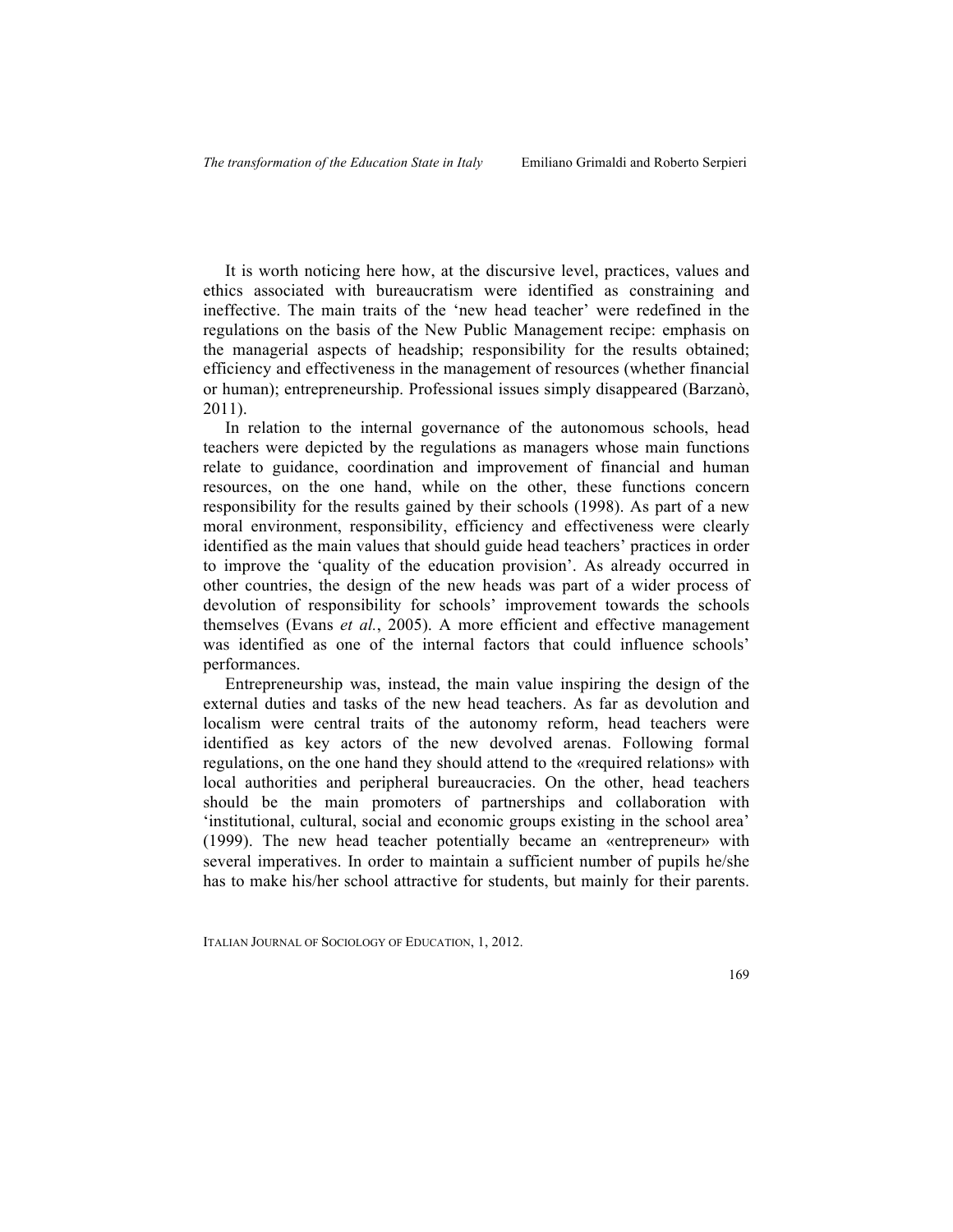The loss of students means fewer teachers and the risk of loosing the autonomous status. To avoid these risks, the head teacher should seek to enrich the educational provision of the school, by getting additional funding for extracurricular activities. As a consequence, he/she should dedicate a considerable amount of time to promoting external relations with local authorities and other public and private actors. In such context, the development of entrepreneurial skills becomes a necessity, while competition and customer-oriented ethos turn out to be new hidden values (Whitty, 2002). This could also be an initial step of a "privatisation" process (Ball, 2007) within the Italian school system.

As in the case of the triad «autonomy, devolution and localism», managerialism encountered strong opposition. Bureaucratic path dependencies and the hostility of the main professional unions and groups, as well as the relative weakness of the managerial discourse, resulted in a messy scenario where contrasting evidences lead to the enactment of changes in different directions. The messiness was considerably amplified by Italy's political instability. After the 2001 election, the new centre-right government changed the agenda on education drastically and focused on the reform of the national curriculum. At the same time, it showed scarce interest in the issues of autonomy, devolution and localism and left a significant space to bureaucracies in governing the change enacted by the previous government. Some elements working against the shift towards managerialism need to be highlighted, however.

First, central and peripheral bureaucracies still exerted a strong influence on the internal governance of the schools. It is true that head teachers do not depend on the peripheral hierarchy of the Ministry anymore. Nonetheless, schools' financial autonomy continued to be strongly constrained by central regulations. The issue of human resources management was even more complex. Head teachers could not (and still cannot) recruit or hire either teachers or other personnel, who are assigned to the school by the Ministry's regional offices. They only had power over the general rules of behaviour within the school, the teaching activities being under the direct responsibility of the teachers. Further, head teachers were responsible for the independent

ITALIAN JOURNAL OF SOCIOLOGY OF EDUCATION, 1, 2012.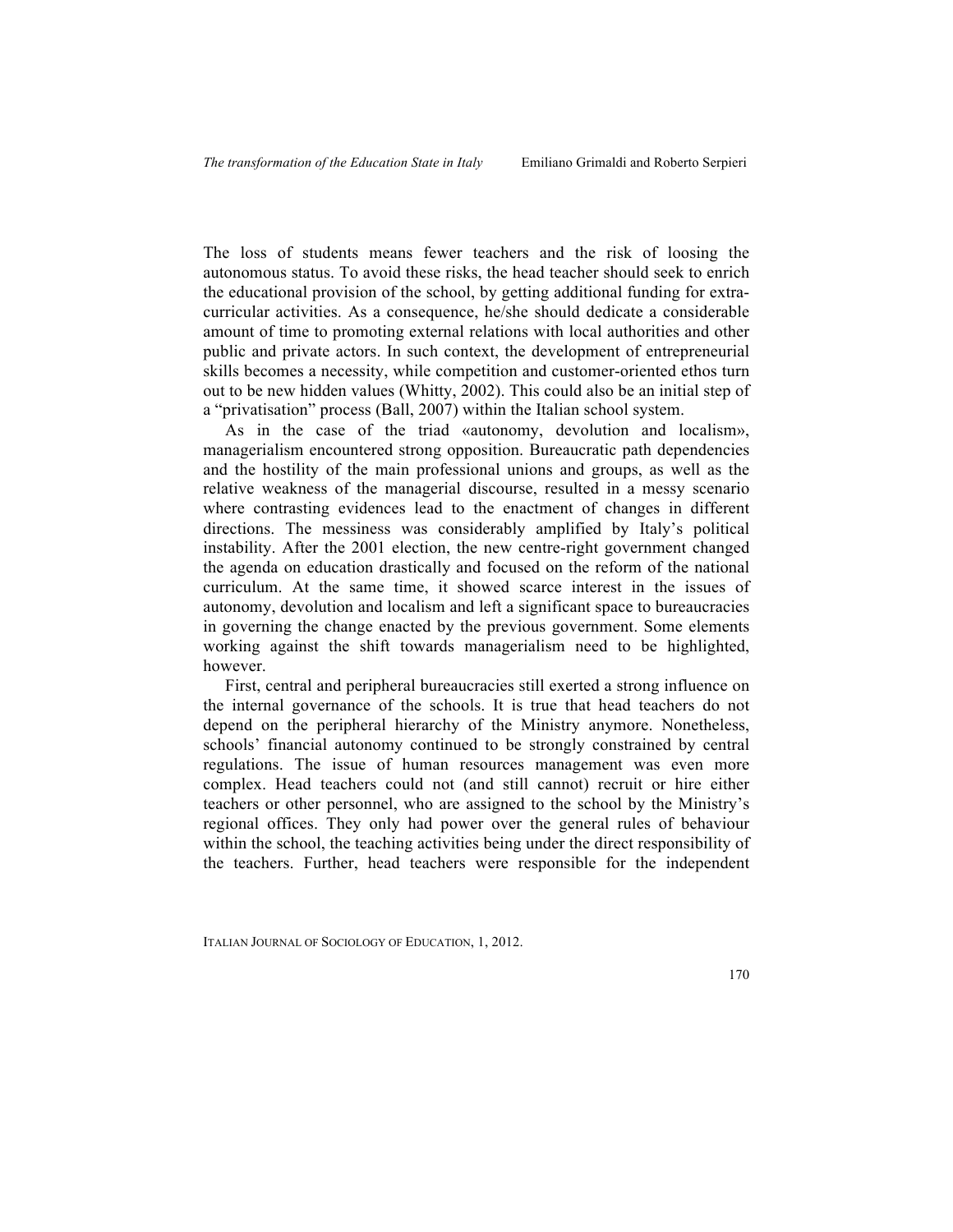negotiation of the school with the Unions about aspects such as professional development and school organisation.

Second, head teachers exercised their powers in a framework of internal governance that, as far as democratic and professional involvement is concerned, had been left almost untouched, the structure of internal decisionmaking not having been changed (Serpieri, 2008).

Third, the same resistances were recognisable as far as the external tasks of the new «entrepreneur-like» head teacher are concerned. As stated above, the combined effects of different policies pushed head teachers towards an ethic of competition and fund-raising, thereby partially changing their practices. Nonetheless, the resilience of routines, bureaucratic constraints and ideological opposition played an important role in this respect as well.

## **A 'radical' neoliberal turn?**

It is in the last decade, however, that the neoliberal agenda has permanently entered the Italian system and its holy principles have been put at the centre of the education debate. Since 2001 conservative Ministers of Education have tried to introduce neoliberal reforms promoting cost-cutting, standardization and evaluation policies as well as mechanisms of competitive schools funding. If many of the reforms promoted have not been fully implemented yet, due to a chronic political instability, the construction of a new moral environment has been stressed (and accomplished in some degree). The following quotations taken from parliamentary acts or press releases mirror the kind of statements that have dominated the contemporary education debate in Italy. In 2008 a member of the conservative government wrote in a parliamentary act:

We face the challenge to re-allocate the financial resources in education focusing on parents' choice and according to the principle that fair governmental funding follows the pupil. [What we need is] the connection between schools' financial autonomy and the freedom of choice for parents. Families have to move school funding through their

ITALIAN JOURNAL OF SOCIOLOGY OF EDUCATION, 1, 2012.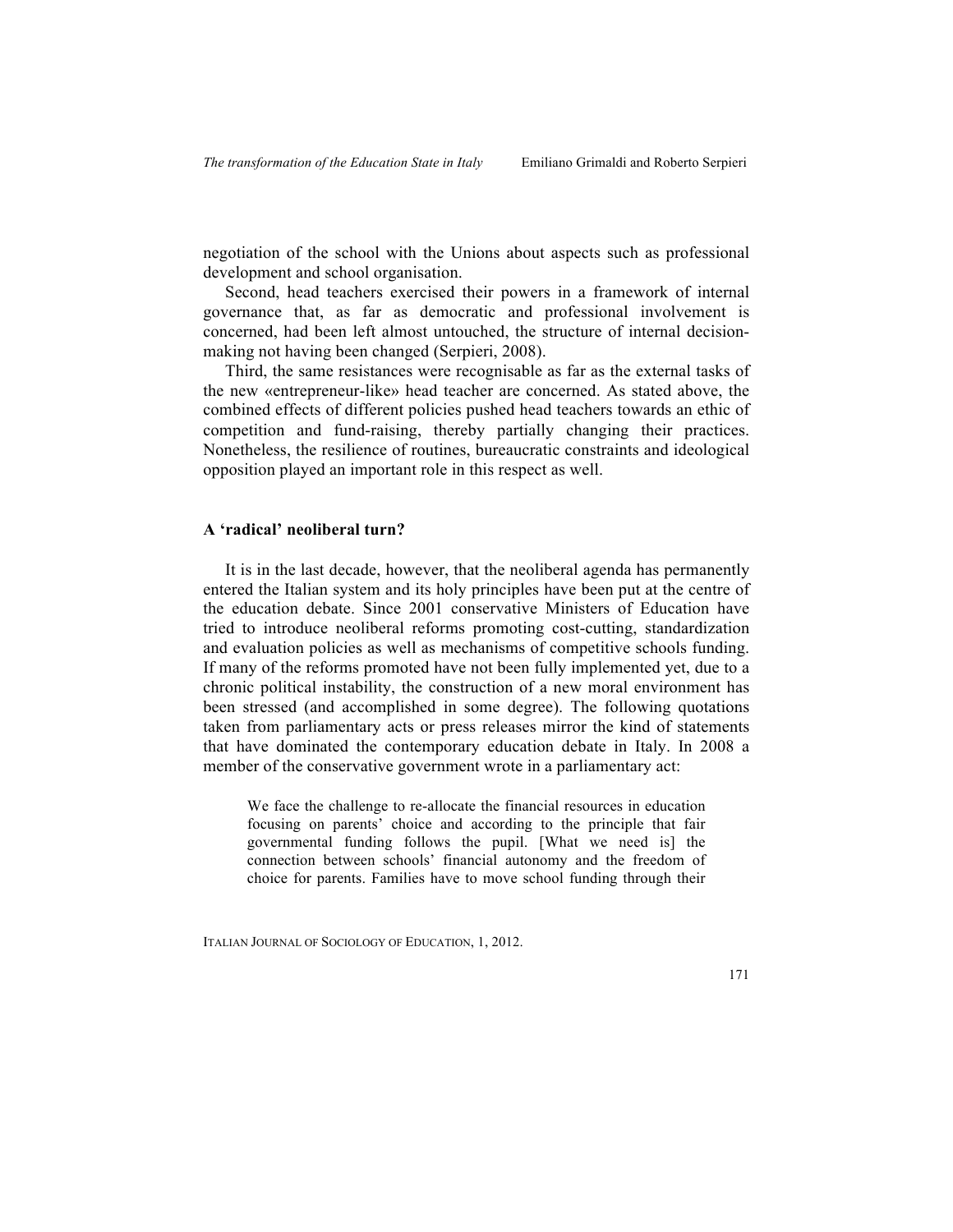choices (Aprea, 2008a).

The Anglo Saxon reforming experiences were supposed to be the model to be followed:

A liberal and subsidiary reform based on three pillars, i.e. school autonomy, freedom of choice and renewal of teaching profession, would allow us to come closer to the more advanced educational systems, the Anglo-Saxon ones […]. Those are countries that have high quality performances, thanks to systems based on a strong culture of evaluation and responsibility (Aprea, 2008b).

On the wave of the international prominence of the OECD-PISA tests, the need for a new culture of evaluation has been strongly emphasized. Whereas the national agency for evaluation (INVALSI) has pushed on the ongoing creation of a standardised system of students performance appraisal, Ministers, influential private Foundations and their Think Tanks have proposed to publish national 'schools league tables' and to use those data to evaluate schools or to allocate funding.

At the same time neoliberal fashionable key themes have been put at the centre of the pedagogical debate, such as meritocracy, excellence, individuals' and families' responsibility for education, parents', blaming of ineffective schools and teachers. In 2008 the Minister of Education Maria Stella Gelmini declared:

Authority, hierarchy, teaching, studying, hard work and merit. These are the key words of the school we want to create, dismantling that ideological construction made of empty pedagogism that has infected like a virus the Italian school since 1968 […]. What we want is a school that teaches our pupils how to read, write and 'do sums' (Gelmini, 2008).

Equality has been also proposed as a 'negative value', being it against merit and valuing of individual capacities:

ITALIAN JOURNAL OF SOCIOLOGY OF EDUCATION, 1, 2012.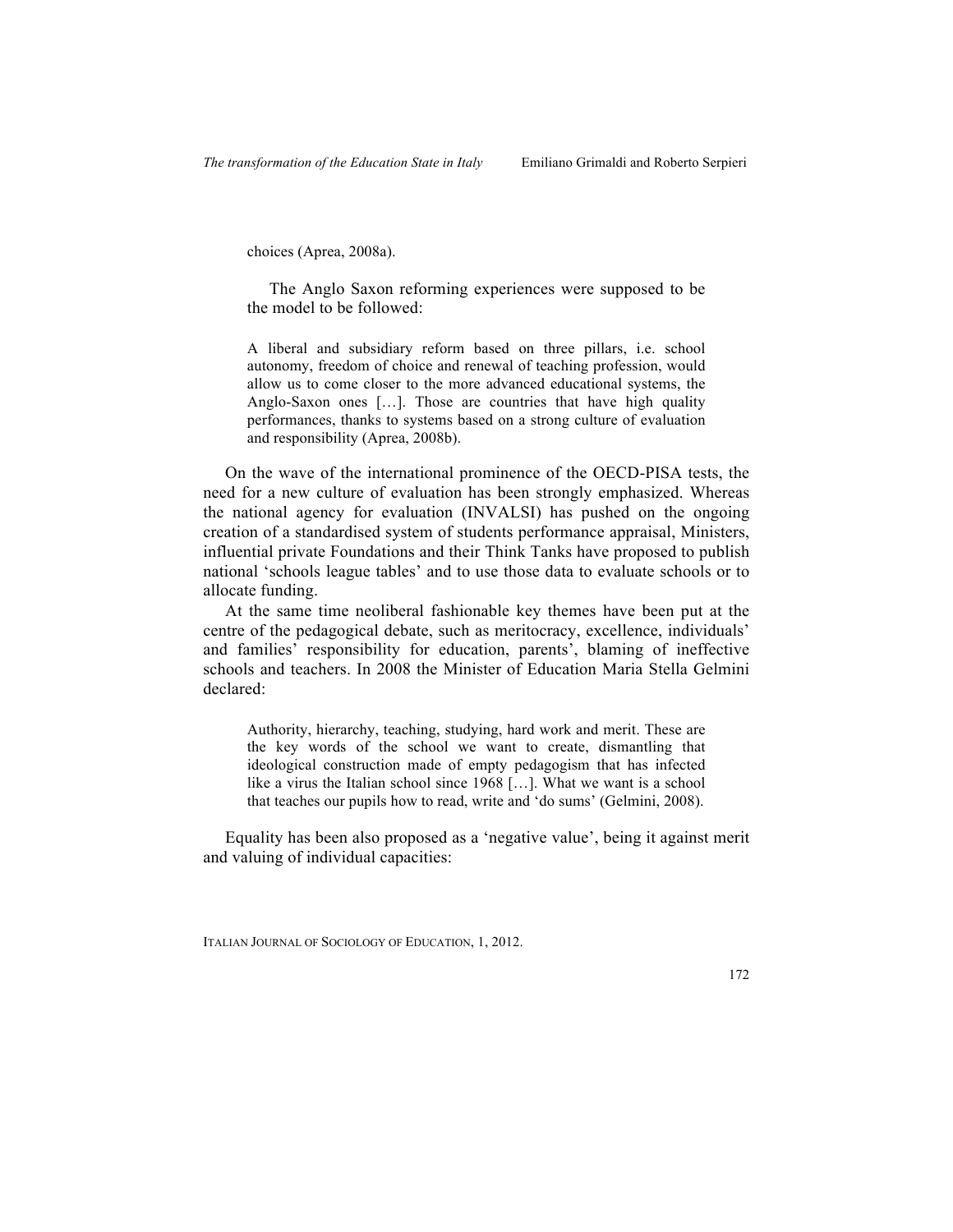The dominant role of the State and the centralized planning have implied the marginalisation of meritocracy in the last fifty years. Merit has never become the guiding principle regulating economic and work processes, and a formal equality has prevailed. As a matter of fact, the consequence has been a strong discouragement of individual capacity (Aprea, 2008b).

Regardless of these efforts, the enactment of neoliberal policies has encountered strong resistances within and outside school. In this respect, the Italian education system has been defined as being at the centre of a war of discourses (Serpieri, 2009). Teachers' unions and left parties have played a major role in challenging the new orthodoxy in the political and public debate. Their opposition has been strongly mediated by welfarist legacies (ibidem), consisting in most cases in the effort to defend the status quo rather than to develop critical alternatives.

## **Conclusion**

This article has traced the main trends and changes in the trajectory of the Italian education system in the last 75 years, identifying two main *political eras* (Hodgson, Spours, 2006): the *Welfarist Era* (1944 – 1992) and the *Era of the restructuring of education, between managerialism, decentralisation and a tentative neoliberalism* (1992 – nowadays) and focusing on the how and why of policy change. Each era has been depicted highlighting the main issues setting the education debate, describing the configuration of the system and its changes, focusing on the main actors influencing education policy-making and, finally, presenting the main policy cycles enacted.

The detailed description of the two eras of the Italian education policymaking allows the outlining of some analyses and arguments about the twoway connections between the hegemonic governance settlements and the discursive frames influencing the education policy-making and its change.

ITALIAN JOURNAL OF SOCIOLOGY OF EDUCATION, 1, 2012.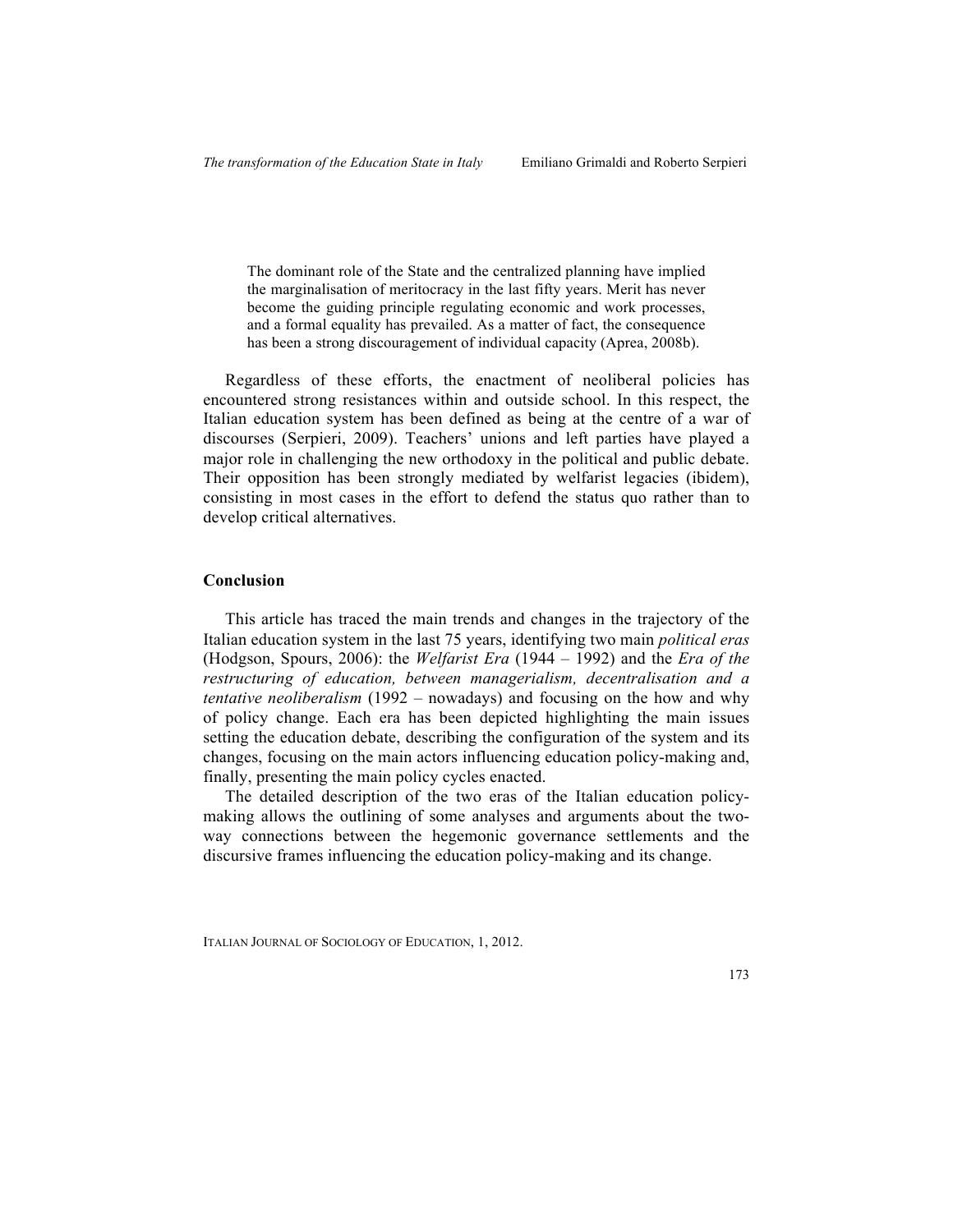The dynamics of the 'welfarist era' could be partially interpreted looking at the hegemonic governance settlement sustaining the unfolding of the educational discourse: a centre-left governmental coalition dominated by the catholic inspired Democratic-Christian Party; three main Unions enacting a corporativist dynamic regarding staff employment and, especially, teachers' recruitment, selection and formation; the ministerial bureaucracy, that has exerted a tight control (centrally and locally) on schools, with special regard to the respect of formal rules and staff issues. Such enduring and hegemonic governance settlement made of complex relationships of political interdependences, could be argued to have contributed to the structuring of the *domains of validity, normativity and actuality* within which the education policy-making developed in the welfarist era, leading to:

- the hybridisation between a conception interpreting education as a means to preserve the established social order and viewing school as a selective device, and a conception espousing mass education benefits and implying a social mobility project;
- a centralistic and authoritarian understanding of state agency paradoxically coupled with a democratic and participative professional governance.

The interplay between these political dynamics and this discursive frame made unthinkable issues such as systemic and individual performances evaluation, the treating of professionals as human resources and the adoption of the other 'how-to-do' managerialist devices (even though during the 1980s other western countries were strongly influenced by these 'new' educational discourses). It also hindered the entering of 'outsider' actors in the realm of education.

A new landscape of education policy-making started to emerge in the 1990s, giving birth to what has been called the '*era of the restructuring of education*'. However, it has been a highly contested process. While the isomorphic neoliberal pressures from transnational institutions and agencies increased, the welfarist path dependencies still limited deep processes of policy borrowing. Indeed, the analysis offers a picture of an education system which is undergoing trials of neoliberal and managerialist restructuring enacted

ITALIAN JOURNAL OF SOCIOLOGY OF EDUCATION, 1, 2012.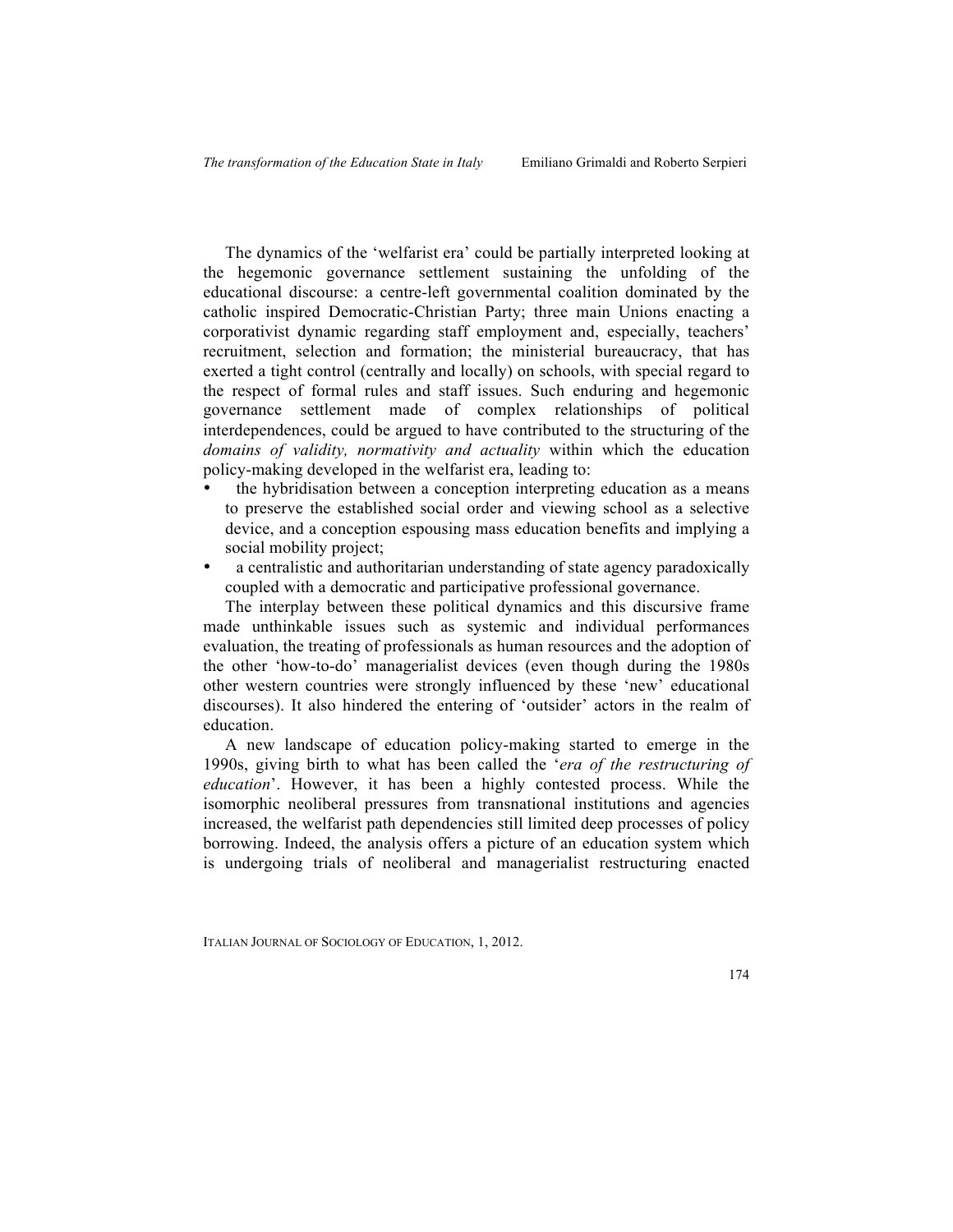through systemic reforms, after a long political era where governments had not enough power and internal cohesion to deliver reforming plans and changes were slowly introduced through administrative action.

The reforming policy cycles came out and are still influenced by a harsh clash between the welfarist discourses, Third-way inspired ideals and the fascinating neoliberal recipes on education governance, the scope of education and the role of the state in terms of domains of validity, normativity and actuality. Idealist discursive path dependencies, indeed, actually played a significant role, hybridizing both the welfarist and the neoliberal discourses. A complex discursive landscape emerged where the concerns for equity, mass and citizenship education and education as an empowering practice for the enhancement of social mobility confronted and clashed with the new economic imperatives bearing upon the education system. Such imperatives implied the subjugation of the educational aims to the requests of the labour markets and the hidden return of an elite and selective view of educational aims.

It is not only the discursive definition of the objectives of education that is under (re)construction, but also its modes of governing and the whole structure of the education system. In fact, the political scenario deeply changed. The argument made here is that such hybridisation was the result of the success of the centre-left coalition on the political scene after the breakthrough between the *First and Second Republics*. However, other powerful actors of the welfarist settlement, the Unions, did not witness any relevant attack, preserving their influential voice, especially about public sector staff issues.

The 1997 reforms have created a *centralised decentralisation* (Karlsen, 2000), where the State still exerted a strong influence on local authorities and schools through the definition of the national curriculum, the control of human and financial resources and, finally, the exercise of its general regulative powers. This has partially limited the clash of competitive dynamics between schools and local systems, but also inhibited the exploitation of the democratic and bottom-up potentials inherent in a collaborative reading of school autonomy. Nonetheless, dezoning national policies and the choice policies

ITALIAN JOURNAL OF SOCIOLOGY OF EDUCATION, 1, 2012.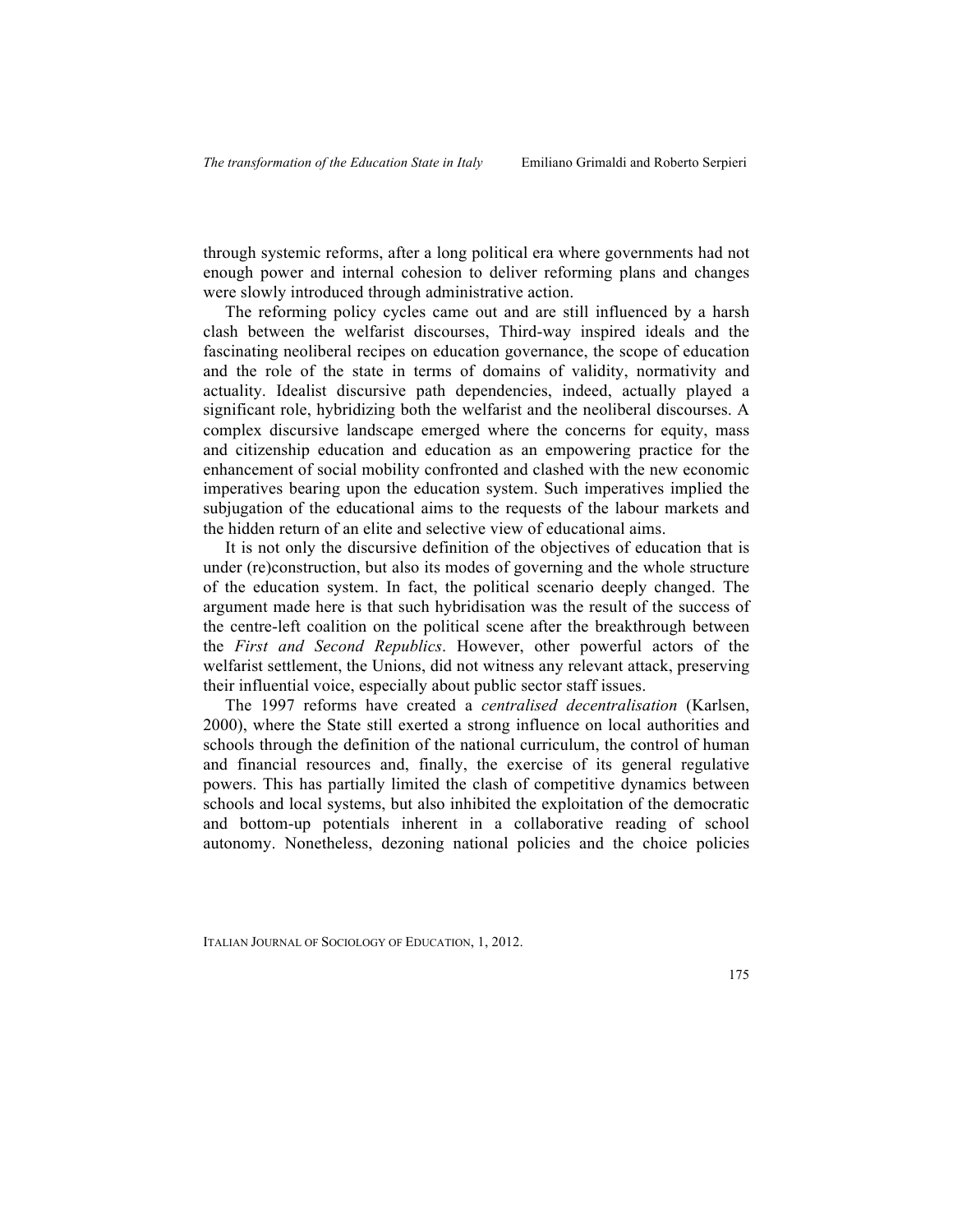promoted by regional and local governments have created local education quasi-markets, and a consequent polarization of local education systems.

After the centre-left government which promoted the autonomy reform, a new centre-right coalition started to dominate the Italian political scenario and we suggest such a change as one of the main factors of the re-launching of more radical neoliberal education policies, coupled with the intensification of the pressures of global discourses and international agencies for 'convergent policies'. In addition, the strong alliance between the unions and the other actors constituting the corporativist block was deeply weakened. In the field of education, in particular, new independent unions grew up, as a result of both the incapacity to meet professionals' demands by the national unions and the spreading of new discursive nuances such as meritocracy and career differentiation.

These are clearly some of the symptoms for a new key role of a neoliberal discursive ensemble which paradoxically co-opted at the same time non educationalist actors (Gunter, 2008) and neo-centralistic interests and enforced their claims in the education debate. Whereas the re-launch of a 'somewhat' neoliberal reforming project and the urgency of the economic crisis have made the expenditure cuts the main stream of intervention. In Italy increasing efforts are also in progress to break up the historical taboo of evaluation. A systemic project for the establishment of a national evaluation system has been introduced to: a) measure students performances and achievements through standardized national tests; b) evaluate schools and head teachers through the matching of tests data and inspection results; c) evaluate teachers and provide incentives to the best ones. All these policies are still in progress and at a piloting stage. However, they have been announced through and accompanied by media campaigns of schools and teachers' *blaming and shaming* that pointed out to the public opinion their resistances against evaluation. A new shift is clearly recognisable towards a *governing-by-numbers* mode of educational governance.

Whereas researches and data are available that make evident the successes and failures of the welfarist project to (re)build a more equal society through

ITALIAN JOURNAL OF SOCIOLOGY OF EDUCATION, 1, 2012.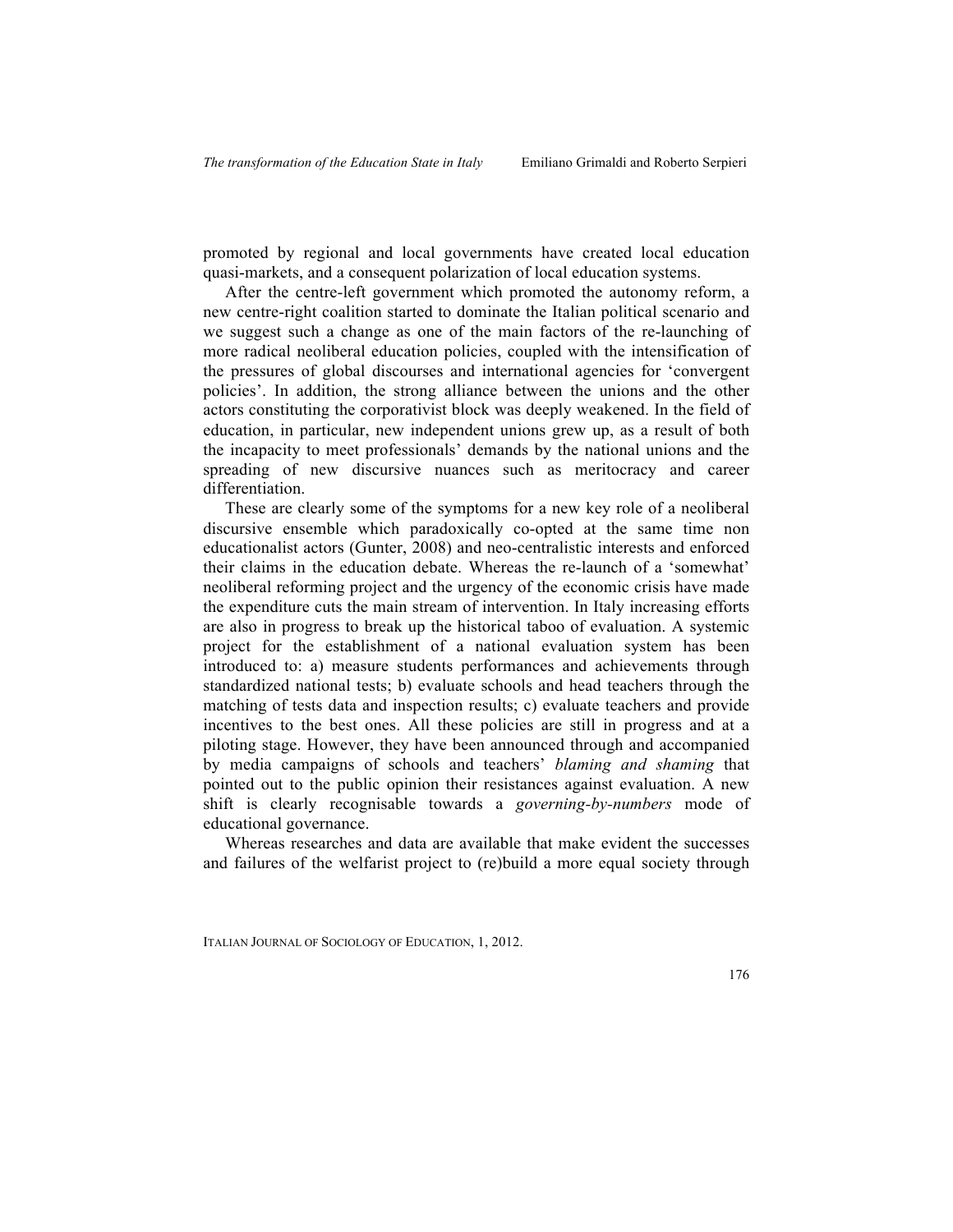mass education, it is much more difficult to outline the outcomes of the recent and ongoing restructuring of the education system in terms of equity. The available data show how the decline of educational inequalities is slow and significant differences in terms of educational achievements can still be found between regions and local areas, but also within the same school (Giancola, 2009; Barone *et al*., 2010).

The Italian education system seems to be in the middle of a radical transformation of its deeper texture. The war of discourses around the future directions to be undertaken is still harsh and professionals, students and social movements oppose and strongly resist the new neoliberal wave. Hints can be seen of a policy trend driving education towards its subjugation to the capitalist logic of global competitiveness and economic growth. However, spaces of thought and action are still open for (re)discovering wider meanings for education and establish education itself as the privileged field where to lay the knowledge bases for thinking alternative future societies.

#### **Endnotes**

1. Catholic Church has always exerted a significant influence on education policy in Italy, exploiting its ascendancy on public opinion as a political resource. An evidence of such a political power can be found in what was formalized in the First Concordat in 1929 signed by Mussolini and the Pope. The Concordat established that 'the teaching of the principles of catholic doctrine is the basis and the crowning achievement of education' and it introduced catholic religion as a curricular subject in any kind of public and private school.

*Acknowledgements*: We are grateful to the two anonymous reviewers, whose comments and suggestions on an early draft of this article were stimulating and helpful in the process of revision. We would also like to thank Alison Taysum for her toughtful and inspiring work as editor.

*\_\_\_\_\_\_\_\_\_\_\_\_\_\_\_\_\_\_\_\_\_\_\_\_\_\_\_\_\_\_\_\_\_\_\_\_\_\_\_\_\_\_\_\_\_\_\_\_\_\_\_\_\_\_\_\_\_\_\_\_\_\_\_*

ITALIAN JOURNAL OF SOCIOLOGY OF EDUCATION, 1, 2012.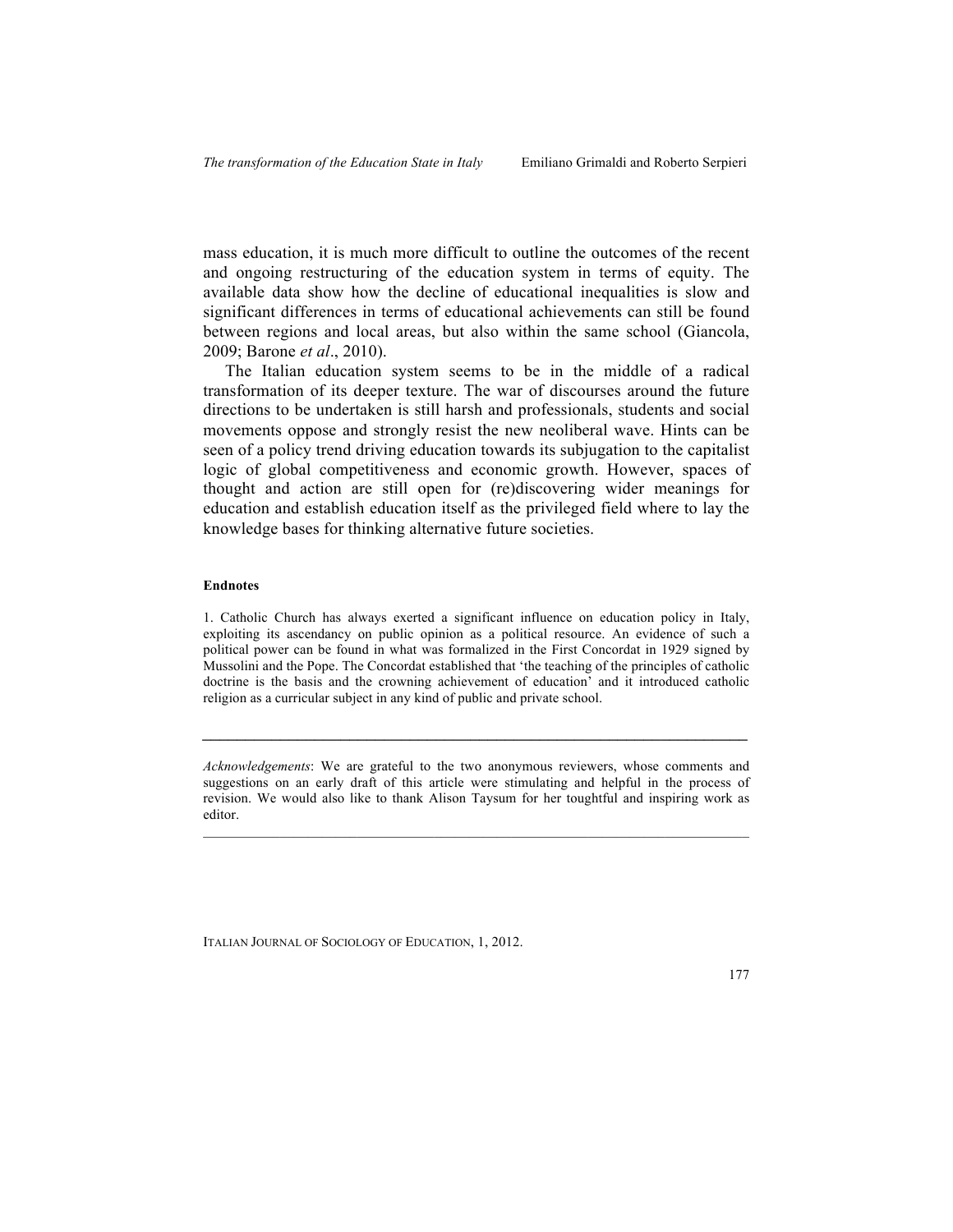## **References**

- Aprea, V. (2008a). *Proposta di Legge Aprea, Norme per l'autogoverno delle istituzioni scolastiche e la libertà di scelta educativa delle famiglie, nonché per la riforma dello stato giuridico dei docenti*. Available at http://www.flcgil.it/files/pdf/20080512/ proposta-dilegge-953-del-12-maggio-2008-sulla-scuola-iniziativa-valentina-aprea-3790752.pdf
- Aprea, V. (2008b). *La vera riforma? Una scuola libera dalla zavorra dello statalismo,* available at http://www.ilsussidiario.net/News/Educazione/2008/5/26/ISTRUZIONE-Aprea-la-vera riforma-Una-scuola-libera-dalla-zavorra-dello-statalismo/2315/

Armone, A., & Visocchi, R. (2005). *La responsabilità del dirigente scolastico*. Roma: Carocci.

- Ball, S.J. (1994). *Education Reform. A Critical and Post-Structural Approach.* Buckingham: Open University Press.
- Ball, S.J. (2006). *Education Policy and Social Class*. London: Routledge.
- Ball, S.J. (2007). *Education plc*. London: Routledge.
- Barone, C., Luijkx, R., & Schizzerotto, A. (2010). Elogio dei grandi numeri: il lento declino delle disuguaglianze nelle opportunità di istruzione in Italia. *Polis*, *24*(1), 5-34.
- Barzanò, G. (2011). School autonomy and the 'new' accountabilities of European Education Leaders: case studies in England, France, Italy and Portugal. *Italian Journal of Sociology of Education*, *9*(3), 184-209.
- Benadusi, L. (1989), (Ed.). *La non decisione politica*. Firenze: la Nuova Italia.
- Benadusi, L., & Serpieri, R. (2000) (Eds.). *Organizzare la scuola dell'autonomia*. Roma: Carocci.

Berlinguer, L. (2001). *La nuova scuola*. Bari: Laterza.

- Bourdieu, P., & Wacquant, L.J.D. (1992). *An Invitation to Reflexive Sociology*. Chicago: University of Chicago Press.
- Bowe, R., Ball, S.J., & Gold, A. (1992). *Reforming Education and Changing Schools*. London: Routledge.
- Crafts, N., & Toniolo, G. (1996). *Economic growth in Europe since 1945.* Cambridge: Cambridge University Press.
- Dei, M. (2007). *La scuola in Italia*. Bologna: Il Mulino.
- Della Porta, D. (2006). *Social Movements, Political Violence, and the State: A Comparative Analysis of Italy and Germany*. Cambridge: Cambridge University Press.
- Dewey, J. (1916). *Democracy and education: An introduction to the philosophy of education*. New York: Macmillan.
- Eurydice (2007). *School Autonomy in Europe. Policies and Measures*. European Commission, Bruxelles.
- Evans, J., Castle, F., Cooper, D., Glatter, R., & Woods, P.A. (2005). Collaboration: the big new idea for school improvement? *Journal of Education Policy*, *20*(2), 223-235.

ITALIAN JOURNAL OF SOCIOLOGY OF EDUCATION, 1, 2012.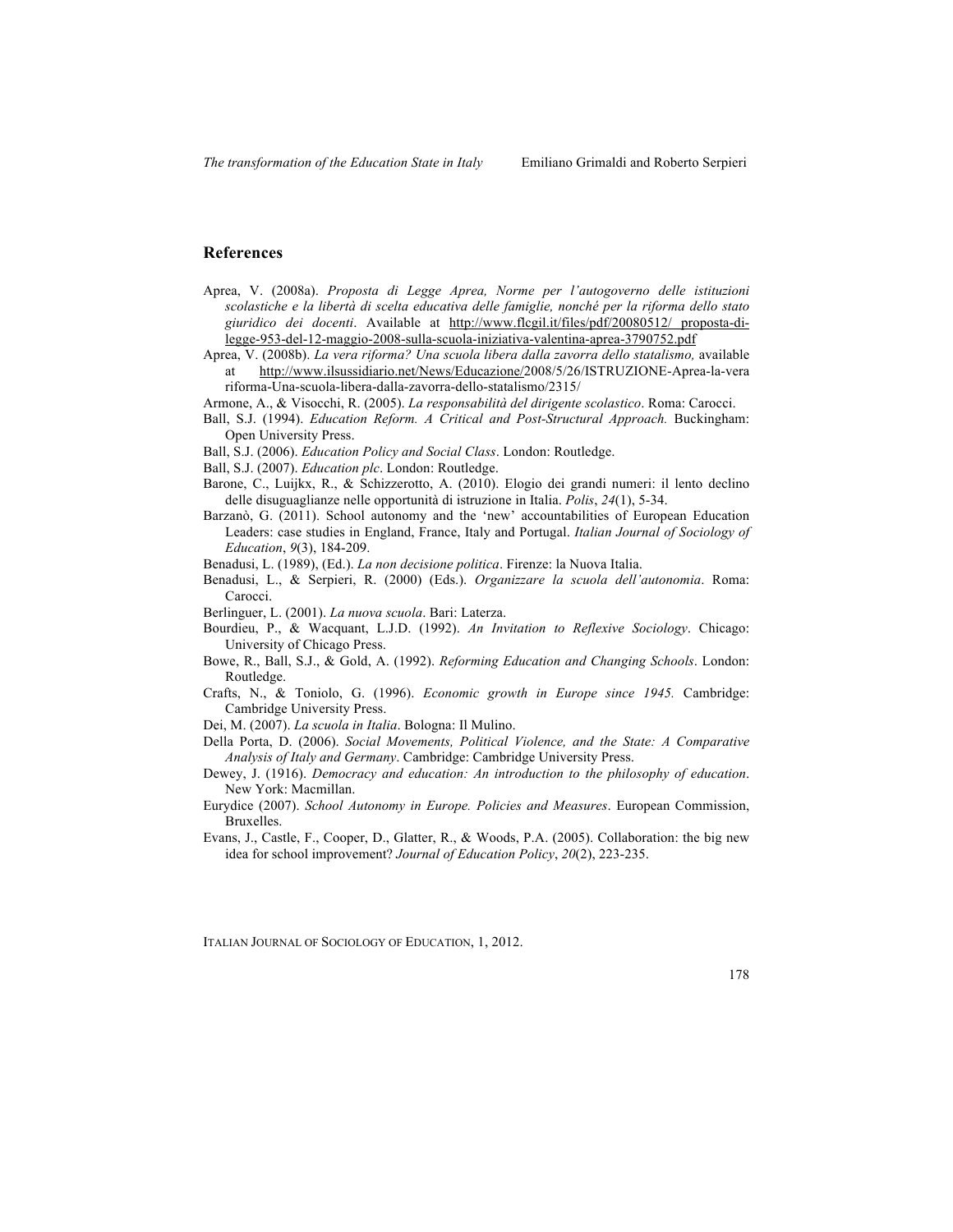- Ferrera, M. (1984). *Il welfare state in Italia: sviluppo e crisi in prospettiva comparata*. Bologna: Il Mulino.
- Ferrera, M. (1996). The Southern Model of Welfare in Social Europe. *Journal of European Social Policy*, *1*, 17-37.
- Fischer, L., Fischer, M.G., & Masuelli, M. (2002). *I dirigenti nella scuola dell'autonomia*. Bologna: Il Mulino.
- Foucault, M. (1972). *The Archaeology of Knowledge*. London: Tavistock Publications.
- Gale, T. (2001). Critical policy sociology: historiography, archaeology and genealogy as methods of policy analysis. *Journal of Education Policy*, *16*(5), 379-393.
- Gelmini, M.S. (2008). *Quarant'anni da smantellare*. Corriere della Sera, August, 22<sup>th</sup>.
- Giancola, O. (2009). *Performance e Disuguaglianze nei Sistemi Educativi Europei*. Napoli: ScriptaWeb.
- Ginsborg, P. (1998). *L'Italia nel tempo presente*. Torino: Einaudi.
- Gramsci, A. (2002). From the Prison Notebooks. *Daedalus*, *131*(3), 71-83.
- Grimaldi, E. (2010). *Discorsi e pratiche di governance della scuola*. Milano: FrancoAngeli.
- Grimaldi, E., & Landri, P. (2006). Accordi, Conflitti, Attese. Il governo locale dell'istruzione. In M. Colombo, G. Giovannini, P. Landri (Eds.), *Sociologia delle politiche e dei processi formativi*. Milano: Guerini.
- Grimaldi, E., & Serpieri, R. (2010). The reforming trajectory of the Italian Educational System. Site-based management and decentralisation as a challenge for democratic discourse. *Journal of Educational Administration and History*, *42*(1), 75-95.
- Gunter, H. (2008). Policy and Workforce Reform in England. *Educational Management Administration and Leadership*, *36*(2), 253-270.
- Hodgson, A., & Spours, K. (2006). An analytical framework for policy engagement: the contested case of 14-19 reform in England. *Journal of Education Policy*, *21*(6), 679-696.
- Istat (2001). *Censimento generale della popolazione*. Roma.
- Jessop, B. (2002). *The Future of the Capitalist State*. Cambridge: Polity Press.
- Karlsen, G.E. (2000). Decentralized centralism: framework for a better understanding of governance in the field of education. *Journal of Education Policy*, *15*(5), 525-38.
- Mintzberg, H. (1983). *Structure in Fives. Designing Effective Organizations*. Englewood Cliffs: Prentice Hall.
- Newman, J. (1998). Managerialism and social welfare. In G. Hughes, & G. Lewis (Eds.), *Unsettling Welfare: the reconstruction of social policy*. London: Routledge.
- Newman, J. (2001). *Modernising Governance*. London: Sage.
- Olssen, M., Codd, J., O'Neill, A.M. (2004). *Education Policy: Globalization, Citizenship and Democracy*. London: Sage.
- Osborne, D., Gabler, T. (1992). *Reinventing Government: How the Entreprenurial Spirit is Transforming the Public Sector, from Schoolhouse to Statehouse, City Hall to the Pentagon*, Reading, MA, Addison-Wesley.

ITALIAN JOURNAL OF SOCIOLOGY OF EDUCATION, 1, 2012.